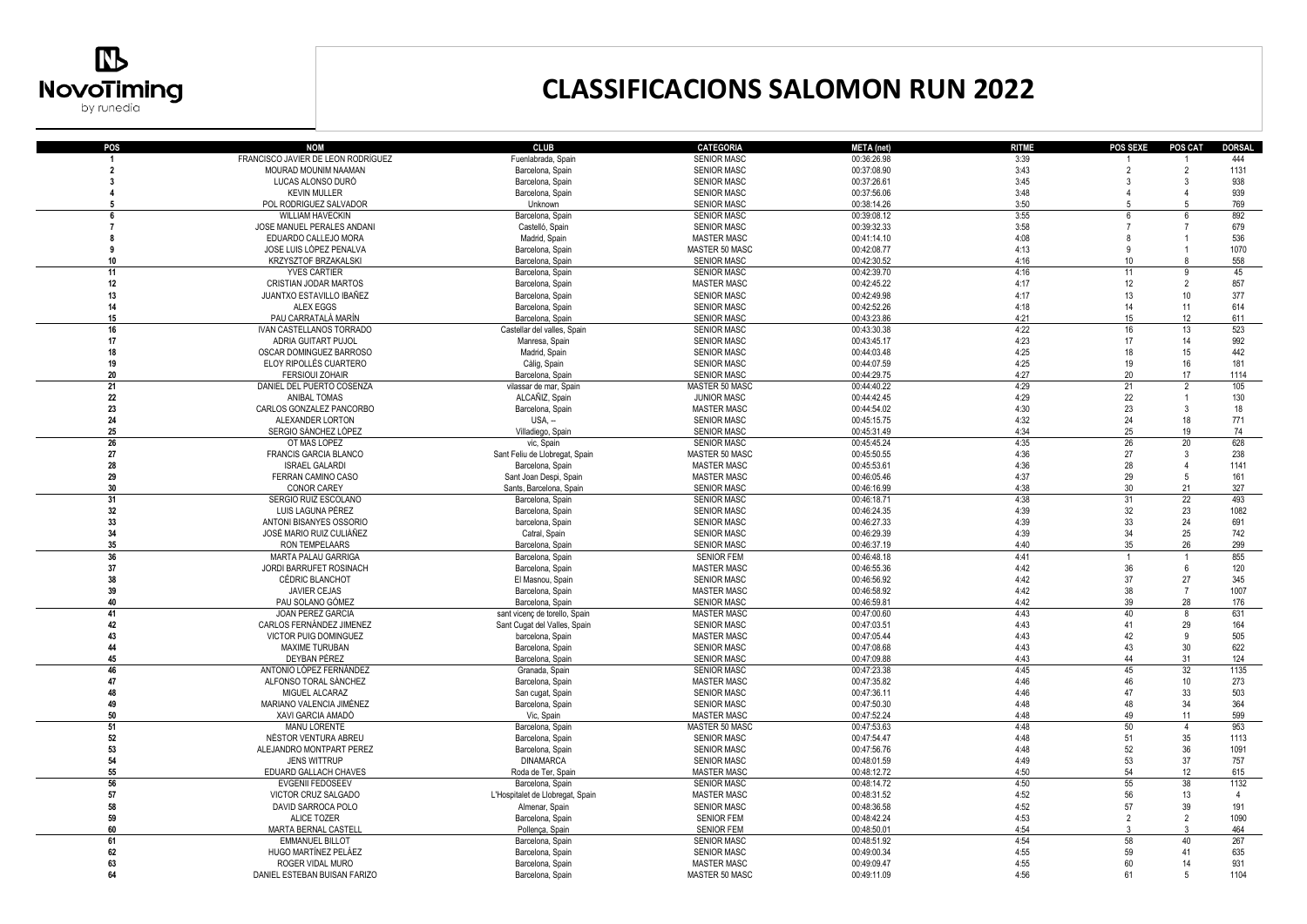| POS        | <b>NOM</b>                      | <b>CLUB</b>                                                  | <b>CATEGORIA</b>   | <b>META</b> (net) | <b>RITME</b> | <b>POS SEXE</b> | <b>POS CAT</b> | <b>DORSAL</b> |
|------------|---------------------------------|--------------------------------------------------------------|--------------------|-------------------|--------------|-----------------|----------------|---------------|
| 65         | JOSE CARLOS JIMENEZ FERNANDEZ   | Barcelona, Spain                                             | <b>SENIOR MASC</b> | 00:49:12.63       | 4:56         | 62              | 42             | 608           |
| 66         | SÉBASTIEN DAVID                 | Barcelona, Spain                                             | <b>SENIOR MASC</b> | 00:49:12.66       | 4:56         | 63              | 43             | 51            |
| 67         | ALEX MONTSERRAT PEIRO           | Barcelona, Spain                                             | <b>MASTER MASC</b> | 00:49:13.51       | 4:56         | 64              | 15             | 524           |
| 68         | <b>GAVIN CONN</b>               | Barcelona, Spain                                             | <b>SENIOR MASC</b> | 00:49:23.77       | 4:57         | 65              | 44             | 970           |
| 69         | ROBERTO GAMERO POVEDA           | Cerdanyola del valles, Spain                                 | <b>SENIOR MASC</b> | 00:49:24.16       | 4:57         | 66              | 45             | 186           |
| 70         | DAVID GÓMEZ CALDERÓN            | Barcelona, Spain                                             | <b>SENIOR MASC</b> | 00:49:27.05       | 4:57         | 67              | 46             | 1010          |
| 71         | <b>AGNES ALLAM</b>              | Paris, France                                                | MASTER 50 FEM      | 00:49:27.63       | 4:57         | $\overline{4}$  |                | 403           |
| ${\bf 72}$ | GERARD PADRÓ CHACORRÉN          | Tarragona, Spain                                             | <b>MASTER MASC</b> | 00:49:27.99       | 4:57         | 68              | 16             | 313           |
| 73         | PAU CAIXAL BORDAS               | Valls, Spain                                                 | <b>SENIOR MASC</b> | 00:49:31.62       | 4:58         | 69              | 47             | 308           |
| 74         | SIMÓ CASALS JANÉ                | EL PAPIOLET, Spain                                           | MASTER 50 MASC     | 00:49:37.85       | 4:58         | 70              | 6              | 538           |
| 75         | MARIO JIMÉNEZ MORENO            | Albarracin, Spain                                            | <b>SENIOR MASC</b> | 00:49:40.83       | 4:59         | 71              | 48             | 459           |
| 76         | PAULA JIMÉNEZ MORENO            | Albarracin, Spain                                            | <b>SENIOR FEM</b>  | 00:49:40.93       | 4:59         | 5               | 4              | 460           |
| 77         | CARMEN GOMEZ FERNANDEZ          | Hospitalet, Spain                                            | MASTER 50 FEM      | 00:49:50.95       | 5:00         | 6               | $\overline{2}$ | 575           |
| 78         | KAROL WRÓBLEWSKI                |                                                              | <b>SENIOR MASC</b> | 00:49:53.11       | 5:00         | 72              | 49             | 497           |
|            |                                 | Barcelona, Spain                                             | <b>SENIOR MASC</b> | 00:49:53.16       | 5:00         | 73              | 50             | 379           |
| 79<br>80   | ALVARO RODRIGUEZ ECHARRI        | El Prat de Llobregat, Spain<br>Espluques de Llobregat, Spain |                    | 00:49:54.37       | 5:00         | 74              | 17             | 644           |
|            | LUIS ORBAÑANOS CAMPRODON        |                                                              | <b>MASTER MASC</b> |                   | 5:00         |                 | 18             |               |
| 81         | JOSE OCAMPOS GORDILLO           | Santa Coloma de Gramenet, Spain                              | <b>MASTER MASC</b> | 00:49:54.86       |              | 75              |                | 511           |
| 82         | JORDI CLOPÉS COLLBATALLÉ        | Arenys de Munt, Spain                                        | <b>MASTER MASC</b> | 00:50:08.90       | 5:01         | 76              | 19             | 300           |
| 83         | PETER EVERSON                   | Barcelona, Spain                                             | <b>SENIOR MASC</b> | 00:50:13.28       | 5:02         | 77              | 51             | 737           |
| 84         | MATEU FRANCO                    | Barcelona, Spain                                             | SENIOR MASC        | 00:50:20.93       | 5:03         | 78              | 52             | 991           |
| 85         | CARLOS GUERRERO MORENO          | Barcelona, Spain                                             | <b>SENIOR MASC</b> | 00:50:21.60       | 5:03         | 79              | 53             | 918           |
| 86         | SANDRINE MÜLLER                 | SWITZERLAND, Switzerland                                     | <b>SENIOR FEM</b>  | 00:50:21.62       | 5:03         |                 | 5              | 763           |
| 87         | <b>DMYTRO LITVINCHUK</b>        | Barcelona, Spain                                             | <b>SENIOR MASC</b> | 00:50:22.60       | 5:03         | 80              | 54             | 220           |
| 88         | LUIS RAJA LOPEZ                 | Girona, Spain                                                | <b>MASTER MASC</b> | 00:50:23.42       | 5:03         | 81              | $20\,$         | 902           |
| 89         | FRAN NÚÑEZ ORTIGOSA             | Granollers, Spain                                            | SENIOR MASC        | 00:50:23.52       | 5:03         | 82              | 55             | 416           |
| 90         | JULI CASO JULIAN                | BARCELONA, Spain                                             | MASTER 50 MASC     | 00:50:26.00       | 5:03         | 83              | $\overline{7}$ | 714           |
| 91         | MIGUEL GÓMEZ                    | Barcelona, Spain                                             | MASTER MASC        | 00:50:28.34       | 5:03         | 84              | 21             | 1005          |
| 92         | JOAN CARLES ARCE PARELLADA      | Barcelona, Spain                                             | <b>MASTER MASC</b> | 00:50:33.85       | 5:04         | 85              | 22             | 951           |
| 93         | <b>RITA REYES</b>               | SETÚBAL, Portugal                                            | <b>SENIOR FEM</b>  | 00:50:36.88       | 5:04         | 8               | 6              | 519           |
| 94         | RAMÓN BOFILL DE LA FUENTE       | Barcelona, Spain                                             | MASTER 50 MASC     | 00:50:38.57       | 5:04         | 86              | 8              | 462           |
| 95         | <b>JAN PUIG ALCARAZ</b>         | Sant joan despi, Spain                                       | <b>SENIOR MASC</b> | 00:50:41.30       | 5:05         | 87              | 56             | 512           |
| 96         | JUAN MOGEDAS MEJIAS             | Sant Feliu de Llobregat, Spain                               | <b>MASTER MASC</b> | 00:50:43.54       | 5:05         | 88              | 23             | 183           |
| 97         | OMAR PAUL BALAGUERO             | Barcelona, Spain                                             | <b>SENIOR MASC</b> | 00:50:47.88       | 5:05         | 89              | 57             | 1011          |
| 98         | LIUBOV ZHESTAREVA               | Badalona, Spain                                              | <b>SENIOR FEM</b>  | 00:50:49.70       | 5:05         | 9               | $\overline{7}$ | 751           |
| 99         | ALEJANDRO BERNARDOS SANTOS      | Barcelona, Spain                                             | <b>SENIOR MASC</b> | 00:50:51.71       | 5:06         | $90\,$          | 58             | 708           |
| 100        | WALTER AMAYA                    | Barcelona, Spain                                             | SENIOR MASC        | 00:50:53.86       | 5:06         | 91              | 59             | 968           |
| 101        | ALBERT ROS PICH                 | Sant Joab de Vilatorrada, Spain                              | <b>MASTER MASC</b> | 00:51:02.11       | 5:07         | 92              | 24             | 216           |
| 102        | <b>MARTIN SIMON MOSER</b>       | SWITZERLAND, Switzerland                                     | <b>MASTER MASC</b> | 00:51:06.10       | 5:07         | 93              | 25             | 764           |
| 103        | JESÚS ALBERTO CARRIÓN ESCRIBANO | Barcelona, Spain                                             | SENIOR MASC        | 00:51:10.02       | 5:08         | 94              | 60             | 268           |
| 104        | SIMONE SERRA                    | Barcelona, Spain                                             | <b>SENIOR MASC</b> | 00:51:11.20       | 5:08         | 95              | 61             | 975           |
| 105        | SERGIO DOMINGO SERRANO          | Barcelona, Spain                                             | <b>SENIOR MASC</b> | 00:51:11.82       | 5:08         | 96              | 62             | 480           |
| 106        | <b>EDGAR GARCIA</b>             | Barcelona, Spain                                             | <b>MASTER MASC</b> | 00:51:12.34       | 5:08         | 97              | 26             | 1137          |
| 107        | ORIOL PÉREZ RODRÍGUEZ           | Barcelona, Spain                                             | <b>SENIOR MASC</b> | 00:51:13.25       | 5:08         | 98              | 63             | 962           |
| 108        | ADRIAN PONT ÁLVAREZ             | Barcelona, Spain                                             | <b>SENIOR MASC</b> | 00:51:13.47       | 5:08         | 99              | 64             | 362           |
| 109        | ALBERT PLANAS BERROCAL          |                                                              | <b>SENIOR MASC</b> | 00:51:14.26       | 5:08         | 100             | 65             | 853           |
|            |                                 | Barcelona, Spain<br>Barcelona, Spain                         |                    |                   | 5:08         | 101             | 66             | 138           |
| 110        | SALVA FERNANDEZ MARTÍNEZ        |                                                              | <b>SENIOR MASC</b> | 00:51:17.27       | 5:09         |                 |                | 81            |
| 111        | DAVID ALBALADEJO CASTELLÓ       | Barcelona, Spain                                             | MASTER 50 MASC     | 00:51:20.66       |              | 102             | 9              |               |
| 112        | CÉSAR ELCORROBARRUTIA           | Sant vicent de castellet, Spain                              | <b>MASTER MASC</b> | 00:51:22.23       | 5:09         | 103             | 27             | 698           |
| 113        | <b>MARCOS MARTÍN MARTÍNEZ</b>   | Ibiza, Spain                                                 | <b>MASTER MASC</b> | 00:51:22.69       | 5:09         | 104             | 28             | 153           |
| 114        | SERGIO RAMOS YUSTE              | Valencia, Spain                                              | <b>SENIOR MASC</b> | 00:51:22.87       | 5:09         | 105             | 67             | 56            |
| 115        | NACHO FERNÁNDEZ BERMEJO         | Barcelona, Spain                                             | <b>MASTER MASC</b> | 00:51:26.13       | 5:09         | 106             | 29             | 525           |
| 116        | <b>GABOR STEFAN</b>             | <b>HUNGRIA</b>                                               | <b>MASTER MASC</b> | 00:51:26.76       | 5:09         | 107             | 30             | 755           |
| 117        | EDU REAL PIGUILLEM              | Barcelona, Spain                                             | <b>MASTER MASC</b> | 00:51:27.54       | 5:09         | 108             | 31             | 897           |
| 118        | ADRIAN AGUIRRE                  | Barcelona, Spain                                             | <b>SENIOR MASC</b> | 00:51:31.96       | 5:10         | 109             | 68             | 876           |
| 119        | MIGUEL MARTÍN MARTÍN            | Santa Coloma de Gramenet, Spain                              | SENIOR MASC        | 00:51:32.66       | 5:10         | 110             | 69             | 180           |
| 120        | MIGUEL LINARES TORRAS           | Barcelona, Spain                                             | <b>SENIOR MASC</b> | 00:51:37.89       | 5:10         | 111             | 70             | 1035          |
| 121        | MARCEL BATLLE GIRO              | Barcelona, Spain                                             | <b>MASTER MASC</b> | 00:51:38.50       | 5:10         | 112             | 32             | 1025          |
| 122        | ALBERT MEDINA CATALA            | Barcelona, Spain                                             | <b>SENIOR MASC</b> | 00:51:40.68       | 5:11         | 113             | 71             | 994           |
| 123        | EDUARD URGELL DE CÁCERES        | Barcelona, Spain                                             | <b>MASTER MASC</b> | 00:51:42.47       | 5:11         | 114             | 33             | 110           |
| 124        | SANDRO RAGUSA                   | Lay-Saint-Christophe, France                                 | <b>SENIOR MASC</b> | 00:51:44.86       | 5:11         | 115             | 72             | 715           |
| 125        | MARCEL OSCAR SORT GUSTEMS       | Barcelona, Spain                                             | <b>SENIOR MASC</b> | 00:51:45.32       | 5:11         | 116             | 73             | 1012          |
| 126        | ENRIQUE ROSELLO BELTRI          | Amposta, Spain                                               | MASTER 50 MASC     | 00:51:45.60       | 5:11         | 117             | 10             | 55            |
| 127        | ALEJANDRO MARTÍN BAYÓN          | Barcelona, Spain                                             | MASTER MASC        | 00:51:46.86       | 5:11         | 118             | 34             | 1065          |
| 128        | JÉ ANTOINE                      | Bcn, Spain                                                   | <b>MASTER MASC</b> | 00:51:47.42       | 5:11         | 119             | 35             | 425           |
| 129        | <b>GABRIELA PAIZ</b>            | Barcelona, Spain                                             | <b>SENIOR FEM</b>  | 00:51:52.89       | 5:12         | 10              | 8              | 707           |
| 130        | JESÚS BERMÚDEZ LEIVA            | L'Hospitalet de Llobregat, Spain                             | <b>SENIOR MASC</b> | 00:51:53.49       | 5:12         | 120             | 74             | 159           |
| 131        | DANIEL MORENO HARO              | Barcelona, Spain                                             | <b>MASTER MASC</b> | 00:51:54.54       | 5:12         | 121             | 36             | 1101          |
| 132        | LUIS PEREA LUNA                 | Vilanova del cami, Spain                                     | MASTER 50 MASC     | 00:51:57.58       | 5:12         | 122             | 11             | 60            |
| 133        | XAVIER ALVAREZ CAMARERO         | Sabadell, Spain                                              | <b>SENIOR MASC</b> | 00:52:08.77       | 5:13         | 123             | 75             | 616           |
| 134        | <b>BERTA GRACIA GARCIA</b>      |                                                              | <b>MASTER FEM</b>  | 00:52:09.30       | 5:13         | 11              | $\mathbf{1}$   | 136           |
|            |                                 | Barcelona, Spain                                             |                    |                   |              |                 | 9              |               |
| 135        | MARIA AMMENDOLA                 | Barcelona, Spain                                             | <b>SENIOR FEM</b>  | 00:52:10.77       | 5:14         | 12              |                | 873           |
| 136        | SERGI GARCIA RUIZ               | Piera, Spain                                                 | MASTER 50 MASC     | 00:52:12.29       | 5:14         | 124             | 12             | 428           |
| 137        | NICK HOOGSTEDER RIERA           | Barcelona, Spain                                             | JUNIOR MASC        | 00:52:17.27       | 5:14         | 125             | $\overline{2}$ | 1073          |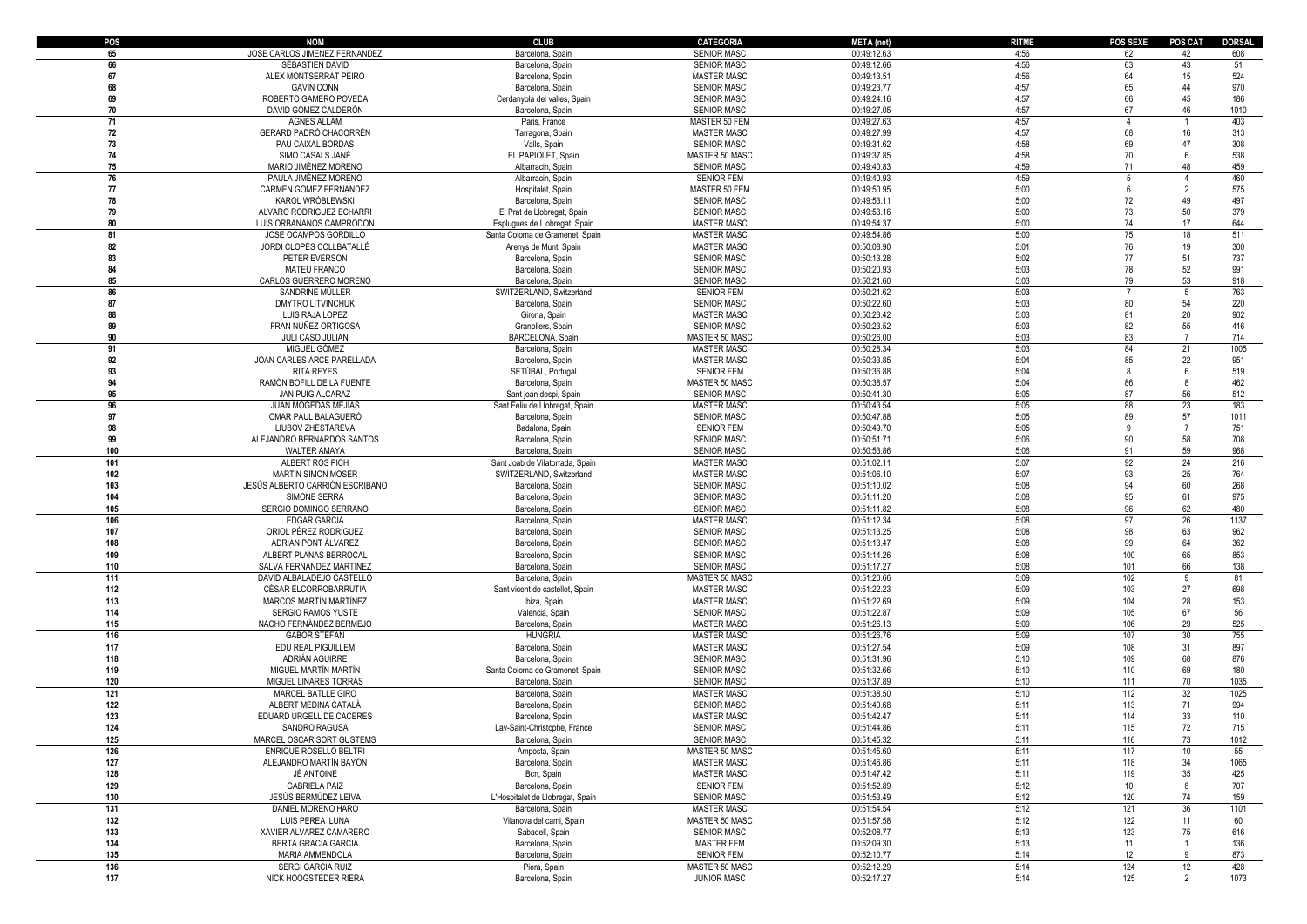| POS | <b>NOM</b>                         | <b>CLUB</b>                    | <b>CATEGORIA</b>   | <b>META</b> (net) | <b>RITME</b> | POS SEXE | POS CAT        | <b>DORSAL</b> |
|-----|------------------------------------|--------------------------------|--------------------|-------------------|--------------|----------|----------------|---------------|
| 138 | JORDI CLEMENTE PASCUAL             | Barcelona, Spain               | <b>MASTER MASC</b> | 00:52:21.34       | 5:15         | 126      | 37             | 982           |
| 139 | SEBASTIAN SANZONE                  | Barcelona, Spain               | <b>MASTER MASC</b> | 00:52:22.95       | 5:15         | 127      | $38\,$         | 922           |
|     |                                    |                                |                    |                   |              |          |                |               |
| 140 | JOAN RONZANO TRUJILLO              | Barcelona, Spain               | <b>SENIOR MASC</b> | 00:52:23.00       | 5:15         | 128      | 76             | 467           |
| 141 | <b>IBAN COBOS BOIZA</b>            | Sant just desvern, Spain       | <b>SENIOR MASC</b> | 00:52:24.79       | 5:15         | 129      | 77             | 137           |
| 142 | ALBERT RICO SERRA                  | Sant Vicenç dels horts, Spain  | <b>SENIOR MASC</b> | 00:52:27.44       | 5:15         | 130      | 78             | 449           |
| 143 | OLIVER JONES                       | Barcelona, Spain               | <b>SENIOR MASC</b> | 00:52:34.38       | 5:16         | 131      | 79             | 326           |
| 144 | SERGIO MARTÍNEZ RUBIO              | Barcelona, Spain               | <b>MASTER MASC</b> | 00:52:37.03       | 5:16         | 132      | 39             | 1107          |
| 145 | ANDREINA SALAS SIRVENT             | Hospitalet de llobregat, Spain | <b>SENIOR MASC</b> | 00:52:39.78       | 5:16         | 133      | 80             | 694           |
|     |                                    |                                |                    |                   |              |          |                |               |
| 146 | ÁLEX TENLLADO DIEZ                 | Viladecans, Spain              | <b>SENIOR MASC</b> | 00:52:41.26       | 5:17         | 134      | 81             | 237           |
| 147 | FRANCISCO JOSÉ BRAVO GUERRA        | Viladecans, Spain              | <b>MASTER MASC</b> | 00:52:41.33       | 5:17         | 135      | 40             | 720           |
| 148 | VÍCTOR RODRIGUEZ SANCHEZ           | Premia de Mar, Spain           | <b>MASTER MASC</b> | 00:52:43.82       | 5:17         | 136      | 41             | 653           |
| 149 | DANIEL CONEJO RODRÍGUEZ            | Sabadell, Spain                | <b>SENIOR MASC</b> | 00:52:46.77       | 5:17         | 137      | 82             | 465           |
| 150 | JOHN BUITRAGO RODRIGUEZ            | Terrassa, Spain                | <b>MASTER MASC</b> | 00:52:48.10       | 5:17         | 138      | 42             | 713           |
|     |                                    |                                |                    |                   |              |          |                |               |
| 151 | EARLE DAVID RIDLEY                 | Barcelona, Spain               | <b>SENIOR MASC</b> | 00:52:51.16       | 5:18         | 139      | 83             | 1059          |
| 152 | ALEX ROPERO                        | BARCELONA, Spain               | <b>SENIOR MASC</b> | 00:52:53.26       | 5:18         | 140      | 84             | 677           |
| 153 | DANIEL FERNÁNDEZ CRUZATE           | Barcelona, Spain               | <b>SENIOR MASC</b> | 00:52:55.07       | 5:18         | 141      | 85             | 435           |
| 153 | GORKA BAÑUELOS FERNÁNDEZ           | Barcelona, Spain               | <b>MASTER MASC</b> | 00:52:55.07       | 5:18         | 141      | 43             | 667           |
| 155 | <b>JULIA MIHHAILOVA</b>            | Barcelona, Spain               | <b>SENIOR FEM</b>  | 00:52:57.43       | 5:18         | 13       | $10$           | 912           |
|     |                                    |                                |                    |                   | 5:19         | 143      | 86             | 1045          |
| 156 | PERE COTS BONILLA                  | Barcelona, Spain               | <b>SENIOR MASC</b> | 00:53:06.17       |              |          |                |               |
| 157 | DANI FERNÁNDEZ VÁZQUEZ             | Sant Cugat del Vallès, Spain   | <b>SENIOR MASC</b> | 00:53:09.32       | 5:19         | 144      | 87             | 405           |
| 158 | YVES DELANOY                       | Barcelona, Spain               | MASTER 50 MASC     | 00:53:16.17       | 5:20         | 145      | 13             | 354           |
| 159 | FRANCISCO JAVIER MONTOYA LOPEZ     | Barcelona, Spain               | <b>MASTER MASC</b> | 00:53:21.02       | 5:21         | 146      | 44             | 905           |
| 160 | MULHAM SAHLOUL SAHLOUL             | Barcelona, Spain               | MASTER 50 MASC     | 00:53:24.06       | 5:21         | 147      | 14             | 1077          |
|     |                                    |                                |                    |                   |              | 148      |                |               |
| 161 | IÑIGO GARCÍA MARTÍNEZ DE ARTOLA    | Barcelona, Spain               | <b>MASTER MASC</b> | 00:53:27.92       | 5:21         |          | 45             | 65            |
| 162 | JULIO MANUEL PÉREZ ALONSO          | Madrid, Spain                  | <b>MASTER MASC</b> | 00:53:29.74       | 5:21         | 149      | 46             | 903           |
| 163 | ARSENI SAÑÉ FERRAN                 | Mataró, Spain                  | <b>MASTER MASC</b> | 00:53:37.01       | 5:22         | 150      | 47             |               |
| 164 | <b>GABRIEL PÉREZ JORDAN</b>        | El Masnou, Spain               | MASTER 50 MASC     | 00:53:38.09       | 5:22         | 151      | 15             | 47            |
| 165 | <b>JORDI PEREZ</b>                 | Barcelona, Spain               | <b>MASTER MASC</b> | 00:53:39.28       | 5:22         | 152      | 48             | 899           |
| 166 | JORGE VIÑUALES ALONSO              | CANYELLES, Spain               | MASTER 50 MASC     | 00:53:40.34       | 5:23         | 153      | 16             | 767           |
|     |                                    |                                |                    |                   |              |          |                |               |
| 167 | JÉRÔME HADJIMANOLIS                | Castelldefels, Spain           | <b>SENIOR MASC</b> | 00:53:41.78       | 5:23         | 154      | 88             | 410           |
| 168 | CHRISTIAN TORREMORELL CUADRADO     | Barcelona, Spain               | <b>SENIOR MASC</b> | 00:53:45.95       | 5:23         | 155      | 89             | 499           |
| 169 | DANIEL JIMENEZ GARCIA              | Barcelona, Spain               | <b>MASTER MASC</b> | 00:53:49.48       | 5:23         | 156      | 49             | 329           |
| 170 | ROBERTO LAGO MORILLA               | Barcelona, Spain               | <b>MASTER MASC</b> | 00:53:51.10       | 5:24         | 157      | 50             | 548           |
| 171 | ENRIQUE ALMENARA CARMONA           | Barcelona, Spain               | <b>MASTER MASC</b> | 00:53:58.79       | 5:24         | 158      | 51             | 588           |
|     |                                    |                                |                    |                   |              |          |                |               |
| 172 | <b>CHRISTOF RUOSS</b>              | Barcelona, Spain               | MASTER 50 MASC     | 00:54:02.90       | 5:25         | 159      | 17             | 1040          |
| 173 | ORIOL RUIZ GUIX                    | Barcelona, Spain               | <b>SENIOR MASC</b> | 00:54:04.55       | 5:25         | 160      | $90\,$         | 1058          |
| 174 | OSCAR FRANCISCO FARFÁN HANCCO      | Barcelona, Spain               | <b>SENIOR MASC</b> | 00:54:05.63       | 5:25         | 161      | 91             | 1085          |
| 175 | OLMO GÓMEZ LÓPEZ                   | Barcelona, Spain               | <b>SENIOR MASC</b> | 00:54:06.45       | 5:25         | 162      | 92             | 1067          |
| 176 | JOAN PRADOS MORENO                 | Gelida, Spain                  | <b>MASTER MASC</b> | 00:54:13.17       | 5:26         | 163      | 52             | 621           |
| 177 | XAVIER MORALES MONTES              | Barcelona, Spain               | <b>JUNIOR MASC</b> | 00:54:16.07       | 5:26         | 164      | $\mathbf{3}$   | 1075          |
|     |                                    |                                |                    |                   |              |          |                |               |
| 178 | DANIEL CHÁVEZ BARRERA              | Barcelona, Spain               | <b>MASTER MASC</b> | 00:54:18.33       | 5:26         | 165      | 53             | 885           |
| 179 | <b>BORJA FORNAGUERA</b>            | Esplugues de Llobregat, Spain  | MASTER MASC        | 00:54:26.02       | 5:27         | 166      | 54             | 141           |
| 180 | XAVIER PERNAS PARDO                | Barcelona, Spain               | <b>SENIOR MASC</b> | 00:54:27.73       | 5:27         | 167      | 93             | 875           |
| 181 | LUIS PEREZ-MARTOS VIDAI            | Barcelona, Spain               | <b>SENIOR MASC</b> | 00:54:30.21       | 5:28         | 168      | 94             | 202           |
| 182 | YAHVETH CANTERO FORTIZ             | Barcelona, Spain               | <b>SENIOR MASC</b> | 00:54:30.74       | 5:28         | 169      | 95             | 894           |
|     |                                    |                                |                    |                   |              |          | 96             |               |
| 183 | ALVARO FEHER ARGULLOS              | Barcelona, Spain               | <b>SENIOR MASC</b> | 00:54:35.21       | 5:28         | 170      |                | 199           |
| 184 | PAU DEVIS FARGA                    | Benicarló, Spain               | <b>MASTER MASC</b> | 00:54:37.70       | 5:28         | 171      | 55             | 170           |
| 185 | NACHO GONZALEZ                     | Barcelona, Spain               | <b>SENIOR MASC</b> | 00:54:38.00       | 5:28         | 172      | 97             | 864           |
| 186 | ALEIX PARISÉ MILIAN                | Sant cugat del valles, Spain   | <b>SENIOR MASC</b> | 00:54:41.85       | 5:29         | 173      | 98             | 776           |
| 187 | <b>ISABEL TROYA</b>                | Barcelona, Spain               | <b>MASTER FEM</b>  | 00:54:44.71       | 5:29         | 14       | $\overline{2}$ | 1028          |
| 188 | JUAN PEDRO GARCÍA DE LA FUENTE     | El parta de Llobregat, Spain   | <b>MASTER MASC</b> | 00:54:49.36       | 5:29         | 174      | 56             | 26            |
|     |                                    |                                |                    |                   |              |          |                |               |
| 189 | <b>DAMIEN HALLÉ</b>                | Barcelona, Spain               | <b>SENIOR MASC</b> | 00:54:49.53       | 5:29         | 175      | 99             | 89            |
| 190 | <b>HILARY LEBEUF</b>               | Barcelona, Spain               | <b>SENIOR FEM</b>  | 00:54:57.04       | 5:30         | 15       | 11             | 478           |
| 191 | POL AMAT VALLS                     | Molins de Rei, Spain           | <b>SENIOR MASC</b> | 00:54:58.68       | 5:30         | 176      | 100            | 458           |
| 192 | <b>GERMAN HEINZ</b>                | Barcelona, Spain               | <b>SENIOR MASC</b> | 00:54:59.98       | 5:30         | 177      | 101            | 1081          |
| 193 | <b>BRITTA WILLMES</b>              | Barcelona, Spain               | <b>SENIOR FEM</b>  | 00:55:01.66       | 5:31         | 16       | 12             | 230           |
| 194 | ESTHER ROSET DE ANDRES             |                                | <b>MASTER FEM</b>  | 00:55:04.12       | 5:31         | 17       | $\overline{3}$ | 163           |
|     |                                    | Sant Cugat del Valles, Spain   |                    |                   |              |          |                |               |
| 195 | FERNANDO SIFUENTES ROSALES         | Barcelona, Spain               | <b>SENIOR MASC</b> | 00:55:11.05       | 5:32         | 178      | 102            | 623           |
| 196 | RENZO VARGAS CABANILLAS            | Barcelona, Spain               | <b>SENIOR MASC</b> | 00:55:12.70       | 5:32         | 179      | 103            | 871           |
| 197 | ALEX RIBES PIERA                   | Barcelona, Spain               | <b>SENIOR MASC</b> | 00:55:14.75       | 5:32         | 180      | 104            | 639           |
| 198 | JORDI SERRA LOPEZ                  | Manresa, Spain                 | MASTER MASC        | 00:55:15.21       | 5:32         | 181      | 57             |               |
| 199 | DAVID SÁNCHEZ MORAGA               | Barcelona, Spain               | <b>SENIOR MASC</b> | 00:55:17.67       | 5:32         | 182      | 105            | 491           |
| 200 | <b>GERARD PORQUERES AIXUT</b>      |                                | <b>MASTER MASC</b> | 00:55:22.14       | 5:33         | 183      |                | 527           |
|     |                                    | Barcelona, Spain               |                    |                   |              |          | 58             |               |
| 201 | ROCIO PERALTA                      | Barcelona, Spain               | MASTER 50 FEM      | 00:55:22.79       | 5:33         | 18       | $\overline{3}$ | 1006          |
| 202 | <b>GERARD MIRALLES I GIRONELLA</b> | Barcelona, Spain               | <b>SENIOR MASC</b> | 00:55:23.49       | 5:33         | 184      | 106            | 342           |
| 203 | IVÁN FUSTÉ ALONSO                  | Navarcles, Spain               | MASTER MASC        | 00:55:26.63       | 5:33         | 185      | 59             | 507           |
| 204 | MICHAEL STANLEY                    | Barcelona, Spain               | <b>SENIOR MASC</b> | 00:55:29.01       | 5:33         | 186      | 107            | 206           |
| 205 | MIGUEL VALDERRAMA                  | Barcelona, Spain               | <b>MASTER MASC</b> | 00:55:29.85       | 5:33         | 187      | 60             | 606           |
|     |                                    |                                |                    |                   |              |          |                |               |
| 206 | MARI CARMEN RODRIGUEZ AGUILAR      | Sant Feliu de Llobregat, Spain | <b>MASTER FEM</b>  | 00:55:31.22       | 5:34         | 19       | $\overline{4}$ | 236           |
| 207 | <b>JOAN BLANCH MORERA</b>          | Barcelona, Spain               | MASTER MASC        | 00:55:33.12       | 5:34         | 188      | 61             | 147           |
| 208 | JAVIER CASTIÑEIRA CASINO           | Sant Vicenç dels Horts, Spain  | <b>SENIOR MASC</b> | 00:55:33.23       | 5:34         | 189      | 108            | 306           |
| 209 | XAVIER PÉREZ OLLÉ                  | Barcelona, Spain               | MASTER 50 MASC     | 00:55:34.02       | 5:34         | 190      | 18             | 185           |
|     |                                    |                                |                    |                   |              |          |                |               |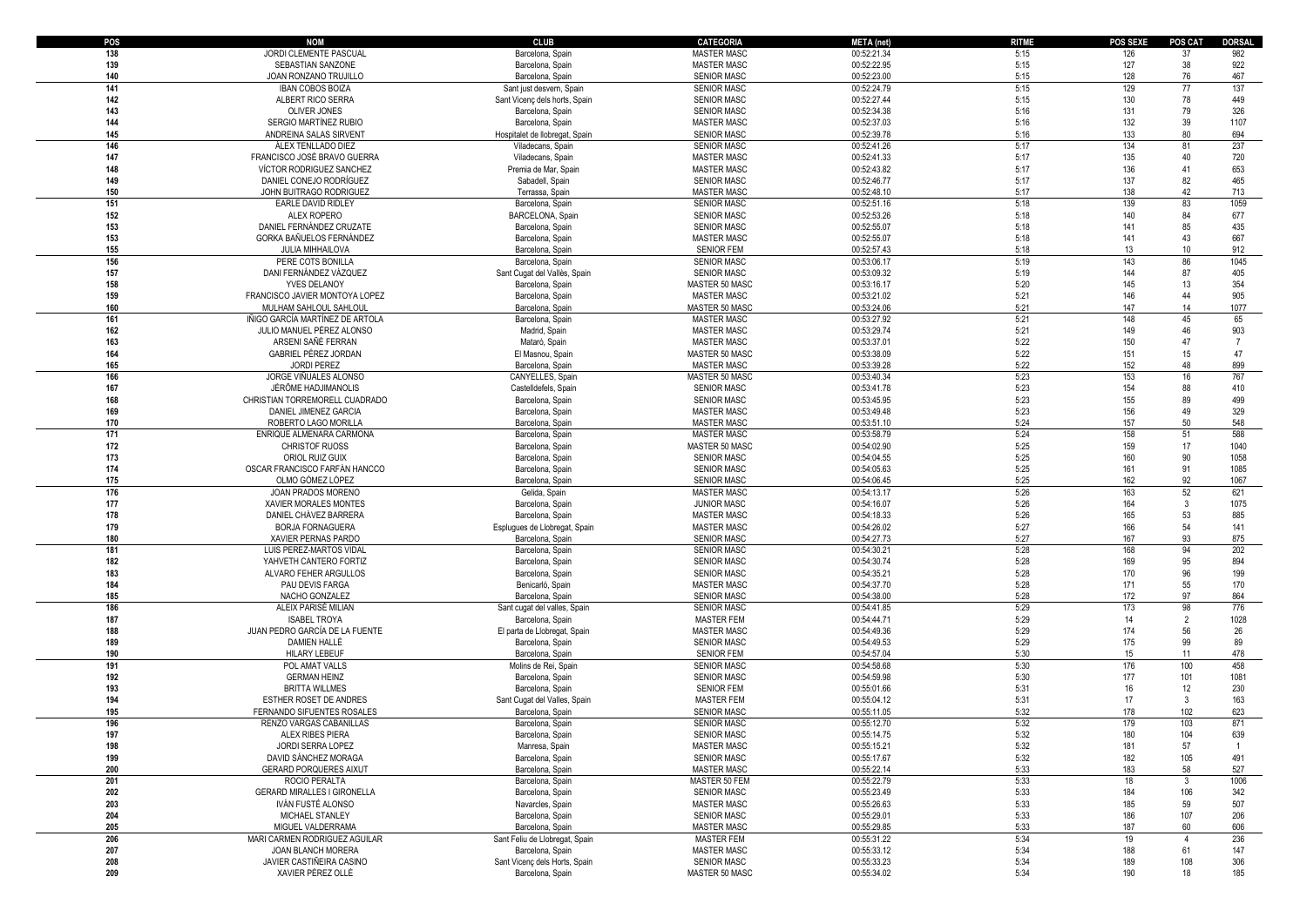| POS | <b>NOM</b>                       | <b>CLUB</b>                      | <b>CATEGORIA</b>                  | META (net)  | <b>RITME</b> | <b>POS SEXE</b> | <b>POS CAT</b>  | <b>DORSAL</b> |
|-----|----------------------------------|----------------------------------|-----------------------------------|-------------|--------------|-----------------|-----------------|---------------|
| 210 | <b>MIGUEL ROA</b>                | Barcelona, Spain                 | <b>SENIOR MASC</b>                | 00:55:34.25 | 5:34         | 191             | 109             | 998           |
| 211 | FRANCISCO RODRÍGUEZ SÁNCHEZ      | Premià de Mar, Spair             | <b>MASTER MASC</b>                | 00:55:34.72 | 5:34         | 192             | 62              | 659           |
| 212 | ALBERT ALGADO                    | Sant Feliu de Llobregat, Spain   | <b>MASTER MASC</b>                | 00:55:35.74 | 5:34         | 193             | 63              | 167           |
| 213 | CARLOS GONZALEZ OTERO            | Barcelona, Spain                 | <b>SENIOR MASC</b>                | 00:55:38.17 | 5:34         | 194             | 110             | 680           |
| 214 | RAMIRO RODRIGUEZ                 | El Masnou, Spain                 | <b>MASTER MASC</b>                | 00:55:38.81 | 5:34         | 195             | 64              | 281           |
| 215 | ONA BADIA                        | Sant Vicenç de Montalt, Spain    | <b>SENIOR FEM</b>                 | 00:55:40.23 | 5:35         | 20              | 13              | 260           |
| 216 | <b>JORDI FEBRER</b>              | Barcelona, Spain                 | <b>SENIOR MASC</b>                | 00:55:41.67 | 5:35         | 196             | 111             | 860           |
| 217 | PEP FARRÉS SÁNCHEZ-MIGALLON      | Barcelona, Spain                 | <b>MASTER MASC</b>                | 00:55:41.89 | 5:35         | 197             | 65              | 600           |
| 218 | <b>GERNOT SAMSEN</b>             | Sant Cugat del Valles, Spain     | <b>MASTER MASC</b>                | 00:55:43.64 | 5:35         | 198             | 66              | 282           |
| 219 | <b>ENRIC DIAZ LOPEZ</b>          | Barcelona, Spain                 | <b>MASTER MASC</b>                | 00:55:45.42 | 5:35         | 199             | 67              | 1022          |
| 220 | EVA VIDAL GONDON                 | barcelona, Spain                 | <b>MASTER FEM</b>                 | 00:55:47.02 | 5:35         | 21              | 5               | 577           |
| 221 | ALEXANDRE FERRÉ ROMEU            | Les Fonts, Spain                 | <b>SENIOR MASC</b>                | 00:55:48.27 | 5:35         | 200             | 112             | 343           |
| 222 | IVÁN VILLARIJ RUIZ               | Barcelona, Spain                 | <b>SENIOR MASC</b>                | 00:55:49.80 | 5:35         | 201             | 113             | 697           |
| 223 | JORDI DELGADO                    | Unknown                          | <b>SENIOR MASC</b>                | 00:55:49.88 | 5:35         | 202             | 114             | 841           |
| 224 | JOSEP LLUÍS SALDAÑA CARCELLER    | Barcelona, Spain                 | MASTER 50 MASC                    | 00:55:50.27 | 5:36         | 203             | 19              | 1048          |
| 225 | JOAN BANACH CAÑÍS                | Barcelona, Spain                 | <b>SENIOR MASC</b>                | 00:55:50.67 | 5:36         | 204             | 115             | 286           |
| 226 | ANTONIO VILLA CABEZAS            | Hospitalet de llobregat, Spain   | <b>MASTER MASC</b>                | 00:55:50.91 | 5:36         | 205             | 68              | 582           |
| 227 | KATIA RIVASPLATA TEPO            | Hospitalet de Llobregat, Spain   | <b>SENIOR FEM</b>                 | 00:55:53.22 | 5:36         | 22              | 14              | 270           |
| 228 | SERGIO COLLADO LEGORBURU         | Premià de Mar, Spain             | <b>MASTER MASC</b>                | 00:55:57.41 | 5:36         | 206             | 69              | 52            |
| 229 | JAIME LÓPEZ MARTÍNEZ             | Jijona, Spain                    | <b>SENIOR MASC</b>                | 00:55:57.98 | 5:36         | 207             | 116             | 392           |
| 230 | <b>CLAES GELLERBRINK</b>         | Barcelona, Spair                 | <b>MASTER MASC</b>                | 00:55:59.34 | 5:36         | 208             | 70              | 322           |
| 231 |                                  |                                  | <b>MASTER MASC</b>                | 00:55:59.96 | 5:36         | 209             | 71              | 323           |
| 232 | PAUL SCOTT<br>FELIPE LOPEZ PEREZ | Barcelona, Spain                 |                                   |             | 5:37         | 210             | 20              |               |
|     |                                  | Oleidos                          | MASTER 50 MASC                    | 00:56:00.42 |              |                 |                 | 752           |
| 233 | <b>BRUNO ONRUBIA</b>             | Barcelona, Spain                 | <b>SENIOR MASC</b>                | 00:56:00.44 | 5:37         | 211             | 117             | 1079          |
| 234 | ÁLVARO IRANZO MARTÍNEZ           | Barcelona, Spain                 | <b>SENIOR MASC</b>                | 00:56:00.66 | 5:37         | 212             | 118             | 683           |
| 235 | JOAN MERLOS VIDAL                | Barcelona, Spair                 | <b>MASTER MASC</b><br>SENIOR MASC | 00:56:00.68 | 5:37         | 213             | $72\,$          | 8             |
| 236 | MANUEL VIDAL DOMINGUEZ           | Barcelona, Spain                 |                                   | 00:56:02.11 | 5:37         | 214             | 119             | 869           |
| 237 | JAVIER SILVA CUEVAS              | Hospitalet del Llobregat, Spain  | <b>MASTER MASC</b>                | 00:56:03.97 | 5:37         | 215             | 73              | 298           |
| 238 | RAUL VASQUEZ HURTADO             | barcelona. Spain                 | MASTER 50 MASC                    | 00:56:05.92 | 5:37         | 216             | 21              | 112           |
| 239 | RAUL SOLANO HERNAIZ              | Hospitalet de Llobregat, Spain   | <b>MASTER MASC</b>                | 00:56:06.53 | 5:37         | 217             | 74              | 222           |
| 240 | SERGIO FERNÁNDEZ CUADROS         | Barcelona, Spain                 | <b>MASTER MASC</b>                | 00:56:09.54 | 5:37         | 218             | 75              | 571           |
| 241 | THOMAS BROCHHAGEN                | Barcelona, Spain                 | <b>SENIOR MASC</b>                | 00:56:16.40 | 5:38         | 219             | 120             | 1126          |
| 242 | PAULA CHOCRON                    | Barcelona, Spain                 | <b>SENIOR FEM</b>                 | 00:56:16.46 | 5:38         | 23              | 15              | 1125          |
| 243 | ÁLVARO FERNÁNDEZ TRILLO          | Barcelona, Spain                 | <b>SENIOR MASC</b>                | 00:56:20.53 | 5:39         | 220             | 121             | 309           |
| 244 | PEDRO JOSÉ AZAÑA MARTIN          | L'Hospitalet de Llobregat, Spain | SENIOR MASC                       | 00:56:21.12 | 5:39         | 221             | 122             | 696           |
| 245 | <b>ROM PLANAS LASA</b>           | Barcelona, Spair                 | <b>MASTER MASC</b>                | 00:56:23.81 | 5:39         | 222             | 76              | 590           |
| 246 | <b>FRANCESC VERGÉS PARÉS</b>     | Barcelona, Spain                 | <b>MASTER MASC</b>                | 00:56:26.00 | 5:39         | 223             | $\overline{77}$ | 494           |
| 247 | MARCOS NUÑEZ GARCÍA              | Barcelona, Spain                 | MASTER MASC                       | 00:56:26.12 | 5:39         | 224             | 78              | 948           |
| 248 | KIRILL ODINTCOV                  | Barcelona, Spain                 | <b>SENIOR MASC</b>                | 00:56:29.48 | 5:39         | 225             | 123             | 950           |
| 249 | OSCAR PORCEL UBIAGA              | BARCELONA, Spain                 | <b>SENIOR MASC</b>                | 00:56:31.62 | 5:40         | 226             | 124             | 561           |
| 250 | DIEGO VÁSQUEZ GARMENDIA          | Barcelona, Spain                 | <b>SENIOR MASC</b>                | 00:56:35.74 | 5:40         | 227             | 125             | 934           |
| 251 | ALBERT CARNERO ESTURI            | Barcelona, Spain                 | <b>SENIOR MASC</b>                | 00:56:35.89 | 5:40         | 228             | 126             | 979           |
| 252 | <b>GERARD FABREGAT ARNAL</b>     | Barcelona, Spain                 | <b>MASTER MASC</b>                | 00:56:37.00 | 5:40         | 229             | 79              | 72            |
| 253 | MARTÍ FABREGAT GUERRA            | Barcelona, Spain                 | <b>MASCULI</b>                    | 00:56:37.51 | 5:40         | 230             | 230             | 73            |
| 254 | CLÀUDIA CASAS                    | Molins de Rei, Spain             | <b>SENIOR FEM</b>                 | 00:56:38.53 | 5:40         | 24              | 16              | 227           |
| 255 | RAÚL MARTOS ORGILLÉS             | Barcelona, Spain                 | <b>MASTER MASC</b>                | 00:56:39.26 | 5:40         | 231             | 80              | 508           |
| 256 | <b>FABIEN PLART</b>              | Barcelona, Spain                 | <b>SENIOR MASC</b>                | 00:56:39.72 | 5:40         | 232             | 127             | 474           |
| 257 | JUAN CARLOS INGLÉS BRAVO         | Badalona, Spain                  | <b>MASTER MASC</b>                | 00:56:44.25 | 5:41         | 233             | 81              | 395           |
| 258 | JORDI JUAN ROGERA                | Barcelona, Spain                 | <b>MASTER MASC</b>                | 00:56:44.47 | 5:41         | 234             | 82              | 396           |
| 259 | MARC CANAL VILA                  | Berga, Spain                     | <b>SENIOR MASC</b>                | 00:56:55.55 | 5:42         | 235             | 128             | 479           |
| 260 | RAUNO PÕLDSEPP                   | Harjumaa, Estonia                | <b>SENIOR MASC</b>                | 00:56:55.82 | 5:42         | 236             | 129             | 940           |
| 261 | MIQUEL RIPOLL SANZ               | Barcelona, Spair                 | <b>SENIOR MASC</b>                | 00:56:57.57 | 5:42         | 237             | 130             | 1052          |
| 262 | <b>JAVI FONT MACHUCA</b>         | Barcelona, Spain                 | <b>MASTER MASC</b>                | 00:57:00.42 | 5:43         | 238             | 83              | 1099          |
| 263 | RAMIRO EMMANUEL MENSEGUEZ        | Barcelona, Spain                 | SENIOR MASC                       | 00:57:00.50 | 5:43         | 239             | 131             | 482           |
| 264 | <b>GREGORIO FULGINITI</b>        | Barcelona, Spain                 | MASTER 50 MASC                    | 00:57:00.64 | 5:43         | 240             | 22              | 736           |
| 265 | RICARD GARCÍA PARES              | Barcelona, Spain                 | <b>MASTER MASC</b>                | 00:57:01.49 | 5:43         | 241             | 84              | 495           |
| 266 | XAVIER FIGUEROLA ORTÍN           | Barcelona, Spain                 | <b>SENIOR MASC</b>                | 00:57:01.70 | 5:43         | 242             | 132             | 1051          |
| 267 | JORDI ROVIRA CASCANTE            | Barcelona, Spain                 | MASTER 50 MASC                    | 00:57:01.96 | 5:43         | 243             | 23              | 175           |
| 268 | MARIA FONTANET JUAN              | Barcelona, Spain                 | <b>SENIOR FEM</b>                 | 00:57:02.25 | 5:43         | 25              | 17              | 1050          |
| 269 | <b>BAPTISTE GRANGE</b>           | Barcelona, Spain                 | <b>MASTER MASC</b>                | 00:57:03.60 | 5:43         | 244             | 85              | 682           |
| 270 | ELENA BENITO CASES               | Madrid, Spain                    | <b>MASTER FEM</b>                 | 00:57:06.30 | 5:43         | 26              | 6               | 539           |
| 271 | SZABOLCS SZEMANSZKI              | Barcelona, Spain                 | <b>SENIOR MASC</b>                | 00:57:06.82 | 5:43         | 245             | 133             | 929           |
| 272 | VIC IV ABAYA                     | Barcelona, Spain                 | <b>MASTER MASC</b>                | 00:57:06.91 | 5:43         | 246             | 86              | 889           |
| 273 | VÍCTOR LORENZ PÉREZ              | La Palma de Cervelló, Spain      | <b>SENIOR MASC</b>                | 00:57:07.90 | 5:43         | 247             | 134             | 210           |
| 274 | <b>INMA TRENADO DIAZ</b>         | La sagrera, Spain                | <b>MASTER FEM</b>                 | 00:57:10.69 | 5:44         | 27              | $\overline{7}$  | 723           |
| 275 | MARC TARIN ARCALA                | La Garriga, Spain                | <b>SENIOR MASC</b>                | 00:57:12.71 | 5:44         | 248             | 135             | 252           |
| 276 | XAVI BACHS LOPEZ DEL CASTILLO    | Barcelona, Spain                 | <b>MASTER MASC</b>                | 00:57:13.63 | 5:44         | 249             | 87              | 129           |
| 277 | CHRISTIAN ESCALONA HUERTA        | Barcelona, Spain                 | <b>SENIOR MASC</b>                | 00:57:14.99 | 5:44         | 250             | 136             | 285           |
| 278 | DARIO JULIAN SANTIAGO            | Barcelona, Spain                 | <b>SENIOR MASC</b>                | 00:57:15.88 | 5:44         | 251             | 137             | 113           |
| 279 | OSCAR SÁNCHEZ MARTÍN             | Barcelona, Spain                 | MASTER 50 MASC                    | 00:57:17.46 | 5:44         | 252             | 24              | 37            |
| 280 | NORBERT FREI                     | Barcelona, Spain                 | MASTER 50 MASC                    | 00:57:19.37 | 5:44         | 253             | 25              | 295           |
| 281 | PEDRO NAVES BLUMENSCHEIN         | Barcelona, Spain                 | <b>SENIOR MASC</b>                | 00:57:19.62 | 5:44         | 254             | 138             | 658           |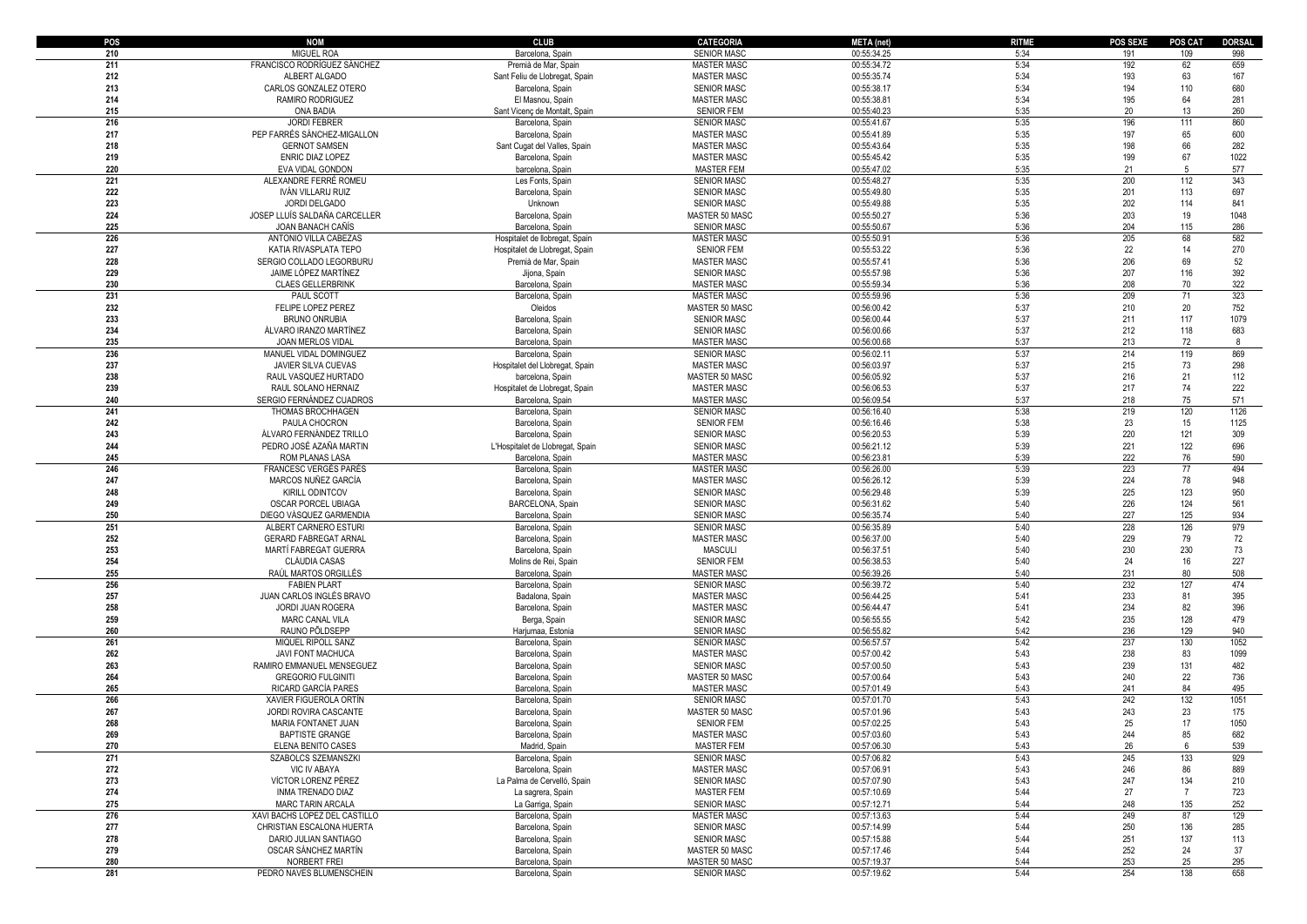| POS | <b>NOM</b>                    | <b>CLUB</b>                      | <b>CATEGORIA</b>   | <b>META</b> (net) | <b>RITME</b> | <b>POS SEXE</b> | <b>POS CAT</b> | <b>DORSAL</b> |
|-----|-------------------------------|----------------------------------|--------------------|-------------------|--------------|-----------------|----------------|---------------|
| 282 | SANDRA ESCOLÀ CASAS           | Barcelona, Spain                 | <b>SENIOR FEM</b>  | 00:57:21.75       | 5:45         | 28              | 18             | 271           |
| 283 | <b>GEMMA TURELL FERREIRO</b>  | Barcelona, Spain                 | <b>MASTER FEM</b>  | 00:57:22.05       | 5:45         | 29              | 8              | 1014          |
| 284 | <b>VLAD STANCULESCU</b>       | Barcelona, Spain                 | SENIOR MASC        | 00:57:23.81       | 5:45         | 255             | 139            | 1130          |
| 285 | JORDI MUNTÉ CASAS             | Barcelona, Spain                 | MASTER 50 MASC     | 00:57:27.20       | 5:45         | 256             | 26             | 901           |
| 286 | EDGAR ESPINOZA SANCHEZ        |                                  |                    |                   | 5:46         | 257             | 27             | 3             |
|     |                               | Barcelona, Spain                 | MASTER 50 MASC     | 00:57:34.68       |              |                 |                |               |
| 287 | JOSÉ MANUEL ESTACIO GALLEGO   | Barcelona, Spain                 | <b>SENIOR MASC</b> | 00:57:37.12       | 5:46         | 258             | 140            | 289           |
| 288 | JÚLIA GARCIA PINDADO          | Barcelona, Spain                 | <b>SENIOR FEM</b>  | 00:57:37.22       | 5:46         | 30              | 19             | 949           |
| 289 | <b>GIOVANNI MILANI</b>        | Montgat, Spain                   | <b>SENIOR MASC</b> | 00:57:38.22       | 5:46         | 259             | 141            | 223           |
| 290 | ALBERTO PEÑA BLANCO           | Sant Joan Despi, Spain           | <b>MASTER MASC</b> | 00:57:39.76       | 5:46         | 260             | 88             | 145           |
| 291 | MARTA LLAGOSTERA              | Unknown                          | <b>SENIOR FEM</b>  | 00:57:39.89       | 5:46         | 31              | $20\,$         | 842           |
| 292 | TONI HERNANDEZ ABAD           | L'Hospitalet Llobregat, Spain    | MASTER 50 MASC     | 00:57:40.16       | 5:47         | 261             | 28             | 76            |
| 293 | JAVIER COBOS SERRANO          | HOSPITALET DE LLOBREGAT, Spain   | MASTER 50 MASC     | 00:57:40.26       | 5:47         | 262             | 29             | 128           |
|     |                               |                                  |                    |                   |              |                 |                |               |
| 294 | MONICA DURAN RUIZ             | Barcelona, Spain                 | <b>MASTER FEM</b>  | 00:57:41.80       | 5:47         | 32              | 9              | 328           |
| 295 | ALESSANDRO TARTUFFIETTI       | Barcelona, Spain                 | SENIOR MASC        | 00:57:45.14       | 5:47         | 263             | 142            | 166           |
| 296 | MONTSE CORDOBA                | Unknown                          | <b>MASTER FEM</b>  | 00:57:50.35       | 5:48         | 33              | 10             | 750           |
| 297 | JOAN SANS BARCELO             | Barcelona, Spain                 | SENIOR MASC        | 00:57:55.84       | 5:48         | 264             | 143            | 440           |
| 298 | MIREIA COLLADO HERVÁS         | Barcelona, Spain                 | <b>SENIOR FEM</b>  | 00:57:55.86       | 5:48         | 34              | 21             | 1009          |
| 299 | DAVID DE ZEA GRAELLS          | Barcelona, Spain                 | SENIOR MASC        | 00:57:56.60       | 5:48         | 265             | 144            | 417           |
| 300 | PAU CARRERAS URGELLÈS         | Barcelona, Spain                 | <b>MASTER MASC</b> | 00:57:59.67       | 5:48         | 266             | 89             | 1002          |
| 301 | JOSEP BERTRAN OLIVERAS        |                                  | MASTER 50 MASC     | 00:58:00.14       | 5:49         | 267             | 30             | 581           |
|     |                               | Barcelona, Spain                 |                    |                   |              |                 |                |               |
| 302 | CARME RODRIGUEZ CAÑAMERO      | SANT VICENC DE CASTELLET, Spain  | <b>MASTER FEM</b>  | 00:58:04.68       | 5:49         | 35              | 11             | 214           |
| 303 | AURORA DE LA CUESTA FERNÁNDEZ | Barcelona, Spain                 | <b>SENIOR FEM</b>  | 00:58:06.86       | 5:49         | 36              | 22             | 540           |
| 304 | ANDREA DIÉGUEZ DOCAMPO        | Hospitalet de Llobregat, Spain   | <b>SENIOR FEM</b>  | 00:58:08.29       | 5:49         | 0:00            | 23             | 71            |
| 305 | SANDRA BELTRAN FERNANDEZ      | Barcelona, Spair                 | <b>MASTER FEM</b>  | 00:58:08.56       | 5:49         | 0:00            | 12             | 926           |
| 306 | MIGUEL ROMERA MONDRAGON       | Terrassa, Spain                  | <b>MASTER MASC</b> | 00:58:13.22       | 5:50         | 0:00            | 90             | 261           |
| 307 | ADRIÁN GÓMEZ SÁNCHEZ          | Breña Baja, Spain                | SENIOR MASC        | 00:58:14.28       | 5:50         | 0:00            | 145            | 710           |
| 308 | RAFEL VILADROSA I ALBAREDA    | <b>BARCELONA, Spain</b>          | MASTER 50 MASC     | 00:58:15.78       | 5:50         | 0:00            | 31             | 244           |
|     |                               |                                  |                    |                   |              |                 |                |               |
| 309 | LUIS JOSÉ ROMERO VARGAS       | Barcelona, Spain                 | <b>SENIOR MASC</b> | 00:58:16.68       | 5:50         | 0:00            | 146            | 1069          |
| 310 | <b>MARC CAUNES RAMOS</b>      | BARCELONA, Spain                 | <b>SENIOR MASC</b> | 00:58:16.87       | 5:50         | 0:00            | 147            | 567           |
| 311 | DANIEL GONZÁLEZ ARAGÓN        | Barcelona, Spain                 | <b>SENIOR MASC</b> | 00:58:17.47       | 5:50         | 0:00            | 148            | 241           |
| 312 | AINA BISQUERRA PROHENS        | Barcelona, Spain                 | <b>SENIOR FEM</b>  | 00:58:22.82       | 5:51         | 0:00            | 24             | 1017          |
| 313 | TONI CAÑETE CÓRDOBA           | El Papiol, Spain                 | MASTER MASC        | 00:58:24.09       | 5:51         | 0:00            | 91             | 729           |
| 314 | MICHEL MEUS                   | Barcelona, Spain                 | SENIOR MASC        | 00:58:24.17       | 5:51         | 0:00            | 149            | 924           |
| 315 | <b>GUSTAVO ALBERTO MAZZEI</b> | ITA, Italy                       | <b>MASTER MASC</b> | 00:58:24.21       | 5:51         | 0:00            | 92             | 774           |
| 316 | KIKE CHEIRA JIMENEZ           |                                  | <b>MASTER MASC</b> | 00:58:24.64       | 5:51         | 0:00            | 93             | 122           |
|     |                               | Montcada i reixac, Spain         |                    |                   |              |                 |                |               |
| 317 | DANIQUE BATS                  | Barcelona, Spain                 | <b>SENIOR FEM</b>  | 00:58:25.63       | 5:51         | 0:00            | 25             | 279           |
| 318 | REMCO VAN OERS                | Barcelona, Spain                 | <b>SENIOR MASC</b> | 00:58:25.99       | 5:51         | 0:00            | 150            | 278           |
| 319 | AMANDA CAYOLA JALDIN          | Barcelona, Spain                 | <b>SENIOR FEM</b>  | 00:58:28.26       | 5:51         | 0:00            | 26             | 1056          |
| 320 | JORDI CAUBET DOMINGO          | Barcelona, Spain                 | <b>SENIOR MASC</b> | 00:58:32.14       | 5:52         | 0:00            | 151            | 854           |
| 321 | GUILLEM MARTÍN SESÉ           | Barcelona, Spain                 | <b>SENIOR MASC</b> | 00:58:33.43       | 5:52         | 0:00            | 152            | 1004          |
| 322 | ARGENIS ESPINO                | Barcelona, Spain                 | SENIOR MASC        | 00:58:33.59       | 5:52         | 0:00            | 153            | 943           |
| 323 | JOSEP AUDENIS ROS             | Barcelona, Spain                 | SENIOR MASC        | 00:58:33.94       | 5:52         | 0:00            | 154            | 619           |
| 324 | NICOLGINE DEL VECCHIO MADRIZ  |                                  |                    | 00:58:34.22       | 5:52         | 0:00            | 27             | 1013          |
|     |                               | Barcelona, Spain                 | <b>SENIOR FEM</b>  |                   |              |                 |                |               |
| 325 | FERNANDO GONZALEZ SAAVEDRA    | Alcorcón, Spain                  | MASTER 50 MASC     | 00:58:36.18       | 5:52         | 0:00            | 32             | 5             |
| 326 | <b>FRANCESC CATALA GIL</b>    | Barcelona, Spain                 | MASTER 50 MASC     | 00:58:48.13       | 5:53         | 0:00            | 33             | 1123          |
| 327 | VANESA BRIZ VICENTE           | Almenar, Spain                   | <b>SENIOR FEM</b>  | 00:58:49.13       | 5:53         | 0:00            | 28             | 190           |
| 328 | DIDAC ROMERO BLANCH           | Bellavista, Spain                | SENIOR MASC        | 00:58:55.27       | 5:54         | 0:00            | 155            | 534           |
| 329 | DANIEL TREVIÑO                | Barcelona, Spain                 | SENIOR MASC        | 00:58:55.80       | 5:54         | 0:00            | 156            | 913           |
| 330 | <b>CARLES BERGA LLOPIS</b>    | El Prat de Llobregat, Spain      | <b>SENIOR MASC</b> | 00:58:55.81       | 5:54         | 0:00            | 157            | 681           |
| 331 | <b>ENRIC CLARAMUNT</b>        | Sant just desvern, Spain         | <b>MASTER MASC</b> | 00:58:56.57       | 5:54         | 0:00            | 94             | 613           |
| 332 | ANNA RUIZ CABALLERO           | Sant just desvern, Spain         | <b>SENIOR FEM</b>  | 00:58:56.65       | 5:54         | 0:00            | 29             | 612           |
| 333 | EMANUEL BOOGAARD              | Barcelona, Spain                 | SENIOR MASC        | 00:58:59.19       | 5:54         | 0:00            | 158            | 296           |
|     |                               |                                  |                    |                   |              |                 |                |               |
| 334 | JOSE MORERA CAPILLA           | BARCELONA, Spain                 | MASTER 50 MASC     | 00:58:59.73       | 5:54         | 0:00            | 34             | 509           |
| 335 | <b>THOMAS SIEGEL</b>          | L'Hospitalet de Llobregat, Spain | SENIOR MASC        | 00:58:59.78       | 5:54         | 0:00            | 159            | 294           |
| 336 | JOSÉ RICO FERNÁNDEZ           | Sant Vicenç dels horts, Spain    | MASTER 50 MASC     | 00:59:01.81       | 5:55         | 0:00            | 35             | 448           |
| 337 | <b>GERARDO ARRIVILLAGA</b>    | Barcelona, Spain                 | <b>MASTER MASC</b> | 00:59:03.13       | 5:55         | 0:00            | 95             | 921           |
| 338 | ALICIA WLODARCZYK             | Barcelona, Spain                 | <b>SENIOR FEM</b>  | 00:59:05.37       | 5:55         | 0:00            | 30             | 617           |
| 339 | CÉSAR LARROSA REIS            | Barcelona, Spain                 | <b>MASTER MASC</b> | 00:59:07.38       | 5:55         | 0:00            | 96             | 596           |
| 340 | PABLO PEREZ ARRIBAS           | Barcelona, Spain                 | <b>SENIOR MASC</b> | 00:59:09.23       | 5:55         | 0:00            | 160            | 946           |
|     |                               |                                  |                    |                   |              |                 |                |               |
| 341 | ZURINE LARRABIDE PEREZ        | Barcelona, Spain                 | <b>SENIOR FEM</b>  | 00:59:09.36       | 5:55         | 0:00            | 31             | 947           |
| 342 | JOSÉ MARÍA POVEDA QUEVEDO     | Barcelona, Spain                 | SENIOR MASC        | 00:59:11.01       | 5:56         | 0:00            | 161            | 881           |
| 343 | <b>ALAIN ALLAM</b>            | Paris, France                    | MASTER 50 MASC     | 00:59:11.14       | 5:56         | 0:00            | 36             | 402           |
| 344 | CAMILA VELAZQUEZ MUÑIZ        | Barcelona, Spain                 | <b>SENIOR FEM</b>  | 00:59:16.30       | 5:56         | 0:00            | 32             | 254           |
| 345 | JUAN MIGUEL TEVAR BLASCO      | Gava, Spain                      | MASTER 50 MASC     | 00:59:21.59       | 5:57         | 0:00            | 37             | 151           |
| 346 | GABRIEL BOIXADER SÁNCHEZ      | Sabadell, Spain                  | <b>SENIOR MASC</b> | 00:59:21.73       | 5:57         | 0:00            | 162            | 413           |
| 347 | ALBERT MAS                    | Barcelona, Spain                 | <b>MASTER MASC</b> | 00:59:22.05       | 5:57         | 0:00            | 97             | 695           |
| 348 | JORDI GALLARDO                | Premià de Mar, Spain             | MASTER 50 MASC     | 00:59:23.00       | 5:57         | 0:00            | 38             | 649           |
|     |                               |                                  |                    |                   |              |                 |                | 66            |
| 349 | ZSUZSANNA MANDI               | Barcelona, Spain                 | <b>SENIOR FEM</b>  | 00:59:23.29       | 5:57         | 0:00            | 33             |               |
| 350 | SONIA PEREZ SAMANO            | sant feliu de llobregat, Spain   | <b>MASTER FEM</b>  | 00:59:24.54       | 5:57         | 0:00            | 13             | 372           |
| 351 | DANIEL LABRADOR FUERTES       | BArcelona, Spain                 | MASTER MASC        | 00:59:25.23       | 5:57         | 0:00            | 98             | 738           |
| 352 | JOAN SALVÀ FERRER             | Barcelona, Spain                 | MASTER 50 MASC     | 00:59:27.89       | 5:57         | 0:00            | 39             | 1015          |
| 353 | JORDI ROVIRALTA               | Viladecans, Spain                | MASTER 50 MASC     | 00:59:27.97       | 5:57         | 0:00            | 40             | 452           |
|     |                               |                                  |                    |                   |              |                 |                |               |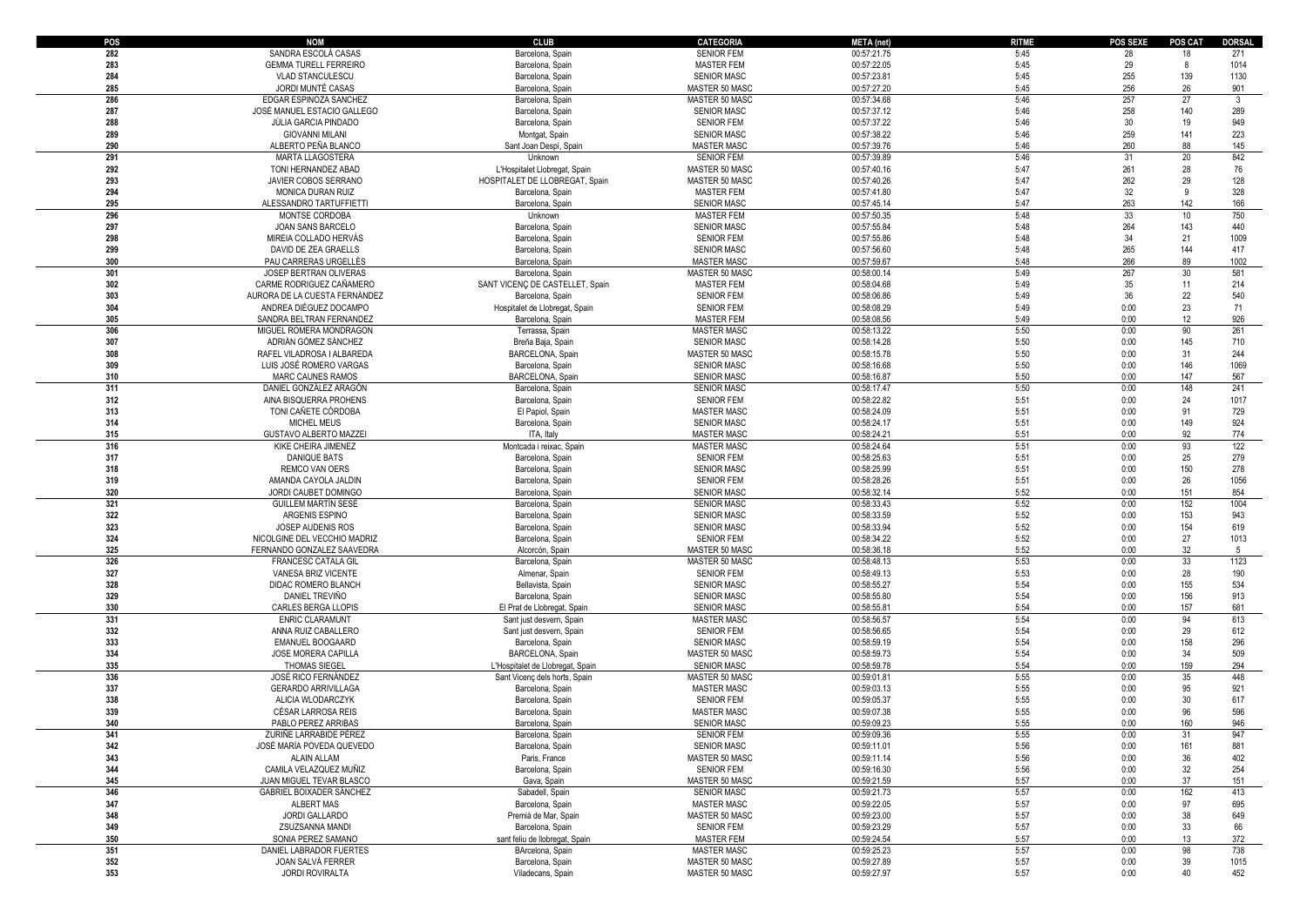| POS | <b>NOM</b>                    | <b>CLUB</b>                      | <b>CATEGORIA</b>   | <b>META</b> (net) | <b>RITME</b> | POS SEXE | <b>POS CAT</b>  | <b>DORSAL</b> |
|-----|-------------------------------|----------------------------------|--------------------|-------------------|--------------|----------|-----------------|---------------|
| 354 | AYELEN BETSABE KIRSCH         | Barcelona, Spain                 | <b>SENIOR FEM</b>  | 00:59:29.81       | 5:57         | 0:00     | 34              | 1124          |
| 355 | FABIOLA RAMIREZ HERNANDEZ     | Barcelona, Spain                 | MASTER 50 FEM      | 00:59:30.02       | 5:58         | 0:00     | $\overline{4}$  | 896           |
| 356 | EDGAR SCHMID PAGADOR          | Sant Cugat del Vallès, Spain     | <b>SENIOR MASC</b> | 00:59:30.64       | 5:58         | 0:00     | 163             | 229           |
| 357 | MIQUEL MOYA PÉREZ             | Barcelona, Spain                 | <b>MASTER MASC</b> | 00:59:31.13       | 5:58         | 0:00     | 99              | 1093          |
| 358 | GUS VIEIRA DE ALMEIDA         | Barcelona, Spain                 | <b>MASTER MASC</b> | 00:59:31.23       | 5:58         | 0:00     | 100             | 1117          |
| 359 | MAURICIO MORENO RODRIGUEZ     | Barcelona, Spain                 | <b>SENIOR MASC</b> | 00:59:31.95       | 5:58         | 0:00     | 164             | 1148          |
| 360 | MIQUEL VILAR CAZORLA          | Barcelona, Spair                 | MASTER 50 MASC     | 00:59:34.86       | 5:58         | 0:00     | 41              | 1038          |
| 361 | RICARDO FONTCUBERTA MARTINEZ  | Barcelona, Spain                 | <b>SENIOR MASC</b> | 00:59:41.06       | 5:59         | 0:00     | 165             | 872           |
| 362 | TONI SANCHEZ VILLACRECES      | Barcelona, Spain                 | MASTER 50 MASC     | 00:59:43.66       | 5:59         | 0:00     | 42              | 959           |
| 363 | SERGIO RODRÍGUEZ SOLA         | Montmeló, Spain                  | <b>SENIOR MASC</b> | 00:59:47.95       | 5:59         | 0:00     | 166             | 554           |
| 364 | BERNAT GÓMEZ ARMENGOL         | Barcelona, Spain                 | <b>SENIOR MASC</b> | 00:59:48.56       | 5:59         | 0:00     | 167             | 967           |
| 365 |                               |                                  |                    |                   | 5:59         | 0:00     | 35              | 966           |
|     | MARIA MOLINS COLL             | Barcelona, Spain                 | <b>SENIOR FEM</b>  | 00:59:48.74       |              |          |                 |               |
| 366 | LUCAS LEPORE                  | Barcelona, Spain                 | <b>SENIOR MASC</b> | 00:59:53.34       | 6:00         | 0:00     | 168             | 920           |
| 367 | JAVIER CAMACHO                | Barcelona, Spain                 | <b>SENIOR MASC</b> | 00:59:53.91       | 6:00         | 0:00     | 169             | 470           |
| 368 | <b>IRENE GARCIA SUBIRATS</b>  | Barcelona, Spain                 | <b>SENIOR FEM</b>  | 00:59:54.48       | 6:00         | 0:00     | 36              | 887           |
| 369 | GUILLEM VALLS RODRIGUEZ       | Barcelona, Spain                 | <b>SENIOR MASC</b> | 00:59:55.40       | 6:00         | 0:00     | 170             | 955           |
| 370 | TONI GOMEZ ORTEGA             | l'hospitalet de llobregat, Spain | <b>MASTER MASC</b> | 00:59:59.60       | 6:00         | 0:00     | 101             | 310           |
| 371 | <b>MARINA SURÍS</b>           | Cabrils, Spain                   | <b>JUNIOR FEM</b>  | 01:00:03.48       | 6:01         | 0:00     | $\mathbf{1}$    | 275           |
| 372 | LUIS DOMINGO DE SAN LEANDRO   | Barcelona, Spain                 | <b>SENIOR MASC</b> | 01:00:04.17       | 6:01         | 0:00     | 171             | 1121          |
| 373 | MARIA VILARÓ VIDAL            | Barcelona, Spain                 | <b>SENIOR FEM</b>  | 01:00:04.19       | 6:01         | 0:00     | 37              | 1120          |
| 374 | JOSE FULGADO GONZÁLEZ         | Hospitalet de Llobregat, Spain   | SENIOR MASC        | 01:00:04.76       | 6:01         | 0:00     | 172             | 93            |
| 375 | PONTUS WESTERBERG             | Barcelona, Spain                 | <b>MASTER MASC</b> | 01:00:05.13       | 6:01         | 0:00     | 102             | 325           |
| 376 | ARIEL JOSE DE NARDO           | Manresa, Spain                   | <b>MASTER MASC</b> | 01:00:06.91       | 6:01         | 0:00     | 103             | 633           |
| 377 | <b>BAL TORRES</b>             | Barcelona, Spain                 | <b>MASTER MASC</b> | 01:00:09.93       | 6:01         | 0:00     | 104             | 1094          |
| 378 | MIRNA PADRE MARTINEZ          | Barcelona, Spain                 | <b>MASTER FEM</b>  | 01:00:11.64       | 6:02         | 0:00     | 14              | 597           |
| 379 | EZEQUIEL AVELLANEDA PORCEL    | Barcelona, Spain                 | MASTER 50 MASC     | 01:00:13.60       | 6:02         | 0:00     | 43              | 1083          |
| 380 | FERNANDO RUIZ DELGADO         | Barcelona, Spain                 | <b>MASTER MASC</b> | 01:00:14.13       | 6:02         | 0:00     | 105             | 1129          |
| 381 | MANUEL CABALLERO GONZÁLEZ     | BARCELONA, Spain                 | MASTER MASC        | 01:00:14.45       | 6:02         | 0:00     | 106             | 283           |
| 382 | FCO. JAVIER FERNANDEZ SORIANO | Barcelona, Spain                 | MASTER 50 MASC     | 01:00:15.02       | 6:02         | 0:00     | 44              | 235           |
| 383 | MARIONA TOLRÀ CAMPANYÀ        | Barcelona, Spain                 | <b>SENIOR FEM</b>  | 01:00:17.17       | 6:02         | 0:00     | 38              | 104           |
| 384 | <b>CARLOS REAL</b>            | Barcelona, Spain                 | MASTER 50 MASC     | 01:00:17.69       | 6:02         | 0:00     | 45              | 562           |
| 385 | <b>GURGEN VEKUA</b>           | Barcelona, Spair                 | <b>MASTER MASC</b> | 01:00:18.16       | 6:02         | 0:00     | 107             | 878           |
| 386 |                               | LLORET DE MAR, Spain             |                    | 01:00:21.19       | 6:03         | 0:00     | 46              | 522           |
|     | ANTONIO GARCIA PEDROSA        |                                  | MASTER 50 MASC     |                   |              |          |                 |               |
| 387 | IVAN DE LA TORRE CANTOS       | Barcelona, Spair                 | <b>MASTER MASC</b> | 01:00:21.32       | 6:03         | 0:00     | 108             | 526           |
| 388 | NÚRIA ALONSO SERRANO          | Barcelona, Spain                 | <b>MASTER FEM</b>  | 01:00:24.69       | 6:03         | 0:00     | 15              | 890           |
| 389 | MARIA VERGARAY GALARZA        | Lima, Peru                       | <b>SENIOR FEM</b>  | 01:00:27.16       | 6:03         | 0:00     | 39              | 595           |
| 390 | MARC BELTRAN SERRAT           | Castellón/Castelló, Spain        | SENIOR MASC        | 01:00:29.30       | 6:03         | 0:00     | 173             | 997           |
| 391 | ALFRED JIMENEZ DE ANDRES      | Barcelona, Spain                 | <b>SENIOR MASC</b> | 01:00:29.32       | 6:03         | 0:00     | 174             | 923           |
| 392 | GLÒRIA RIFÀ BERENGUER         | Barcelona, Spain                 | MASTER 50 FEM      | 01:00:34.39       | 6:04         | 0:00     | $5\overline{)}$ | 1053          |
| 393 | MARC GISBERT VAZQUEZ          | Barcelona, Spain                 | <b>MASTER MASC</b> | 01:00:34.87       | 6:04         | 0:00     | 109             | 48            |
| 394 | CARLOS ANDRES MORENO NUÑEZ    | Barcelona, Spain                 | <b>SENIOR MASC</b> | 01:00:37.28       | 6:04         | 0:00     | 175             | 324           |
| 395 | VALENTINA BECKER              | Barcelona, Spain                 | <b>SENIOR FEM</b>  | 01:00:37.39       | 6:04         | 0:00     | 40              | 552           |
| 396 | AGUSTINA SANTAMARIA           | Baecelona, Spain                 | <b>SENIOR FEM</b>  | 01:00:37.41       | 6:04         | 0:00     | 41              | 727           |
| 397 | JAVIER NUÑEZ BODELON          | Barcelona, Spain                 | <b>MASTER MASC</b> | 01:00:37.57       | 6:04         | 0:00     | 110             | 1071          |
| 398 | VICTOR PERALTA                | Barcelona, Spain                 | <b>SENIOR MASC</b> | 01:00:39.59       | 6:04         | 0:00     | 176             | 978           |
| 399 | CHRISTELLE JULIAN             | <b>BOLQUERE, France</b>          | <b>SENIOR FEM</b>  | 01:00:41.08       | 6:05         | 0:00     | 42              | 234           |
| 400 | OSCAR GINÉS RODRÍGUEZ         | El Masnou, Spain                 | <b>MASTER MASC</b> | 01:00:44.48       | 6:05         | 0:00     | 111             | 576           |
| 401 | YOURY ANTOINE HUYGEN          | BEL, Belgium                     | <b>MASTER MASC</b> | 01:00:47.89       | 6:05         | 0:00     | 112             | 772           |
| 402 | <b>IVAN PAUL RYNDERS</b>      | BEL, Belgium                     | MASTER 50 MASC     | 01:00:48.49       | 6:05         | 0:00     | 47              | 773           |
| 403 | JOANA FUSTE                   | Sant Feliu del Llobregat, Spain  | <b>SENIOR FEM</b>  | 01:00:53.92       | 6:06         | 0:00     | 43              | 439           |
| 404 | IVÁN VILA VERGARA             | Cornellà de Llobregat, Spain     | <b>MASTER MASC</b> | 01:00:54.01       | 6:06         | 0:00     | 113             | 684           |
| 405 | MONTSE DE RIQUER MESTRES      | Sant Joan Despi, Spain           | <b>MASTER FEM</b>  | 01:00:54.60       | 6:06         | 0:00     | 16              | 257           |
| 406 | <b>HECTOR PUERTOLAS</b>       | Lleida, Spain                    | <b>MASTER MASC</b> | 01:00:56.34       | 6:06         | 0:00     | 114             | 337           |
| 407 | FLORINELA CHIFOR              | Barcelona, Spain                 | MASTER 50 FEM      | 01:00:56.84       | 6:06         | 0:00     | 6               | 1089          |
| 408 | FRANCISCO EXTRAVIZ MORENO     | Palau-solita i Plegamans, Spain  | SENIOR MASC        | 01:01:08.26       | 6:07         | 0:00     | 177             | 265           |
| 409 | JOAN MESAS PÉREZ              | Barcelona, Spain                 | <b>SENIOR MASC</b> | 01:01:10.22       | 6:08         | 0:00     | 178             | 127           |
| 410 | ÀLEX LOPEZ GONZALEZ           | BARCELONA, Spain                 | <b>SENIOR MASC</b> | 01:01:10.65       | 6:08         | 0:00     | 179             | 760           |
| 411 | <b>JONATHAN GINES CUBELLS</b> | Sant feliu de Llobregat, Spain   | <b>MASTER MASC</b> | 01:01:10.80       | 6:08         | 0:00     | 115             | 133           |
| 412 | <b>JUSTINE VALOIS</b>         | Barcelona, Spain                 | <b>SENIOR FEM</b>  | 01:01:11.23       | 6:08         | 0:00     | 44              | 262           |
|     |                               |                                  |                    |                   |              |          |                 |               |
| 413 | <b>JESUS SAENZ</b>            | barcelona, Spain                 | <b>MASTER MASC</b> | 01:01:11.83       | 6:08         | 0:00     | 116             | 200           |
| 414 | <b>IKER GARRIDO ECHARRI</b>   | Barcelona, Spain                 | SENIOR MASC        | 01:01:13.01       | 6:08         | 0:00     | 180             | 205           |
| 415 | SARA FRUCTUOSO SILVERA        | Barcelona, Spain                 | MASTER 50 FEM      | 01:01:13.02       | 6:08         | 0:00     | $\overline{7}$  | 647           |
| 416 | JACOBA MARIA LOPEZ HERBAS     | esplugues de llobregat, Spain    | <b>MASTER FEM</b>  | 01:01:13.29       | 6:08         | 0:00     | 17              | 171           |
| 417 | SÉBASTIEN CHANAL              | Barcelona, Spain                 | <b>SENIOR MASC</b> | 01:01:13.54       | 6:08         | 0:00     | 181             | 445           |
| 418 | JUAN ESTEBAN SOLIS CARABALLO  | Viladecans, Spain                | <b>SENIOR MASC</b> | 01:01:15.32       | 6:08         | 0:00     | 182             | 674           |
| 419 | MARC VIÑAS ESMEL              | Barcelona, Spain                 | <b>SENIOR MASC</b> | 01:01:15.88       | 6:08         | 0:00     | 183             | 9             |
| 420 | MARTA SOLÉ SANTACANA          | Vilafranca del Penedès, Spain    | <b>SENIOR FEM</b>  | 01:01:16.03       | 6:08         | 0:00     | 45              | 247           |
| 421 | ALEJANDRO BOUZAS VALIÑO       | Terrassa, Spain                  | <b>SENIOR MASC</b> | 01:01:16.29       | 6:08         | 0:00     | 184             | 675           |
| 422 | LAURA PARDO GARCÍA            | Barcelona, Spain                 | <b>SENIOR FEM</b>  | 01:01:16.36       | 6:08         | 0:00     | 46              | 673           |
| 423 | SONIA HURTADO DEL PINO        | Cornella, Spain                  | <b>SENIOR FEM</b>  | 01:01:16.65       | 6:08         | 0:00     | 47              | 676           |
| 424 | <b>ERIC BELLET</b>            | Barcelona, Spain                 | SENIOR MASC        | 01:01:17.67       | 6:08         | 0:00     | 185             | 119           |
| 425 | RUBEN SANCHEZ MANZANARES      | Barcelona, Spain                 | SENIOR MASC        | 01:01:18.42       | 6:08         | 0:00     | 186             | 226           |
|     |                               |                                  |                    |                   |              |          |                 |               |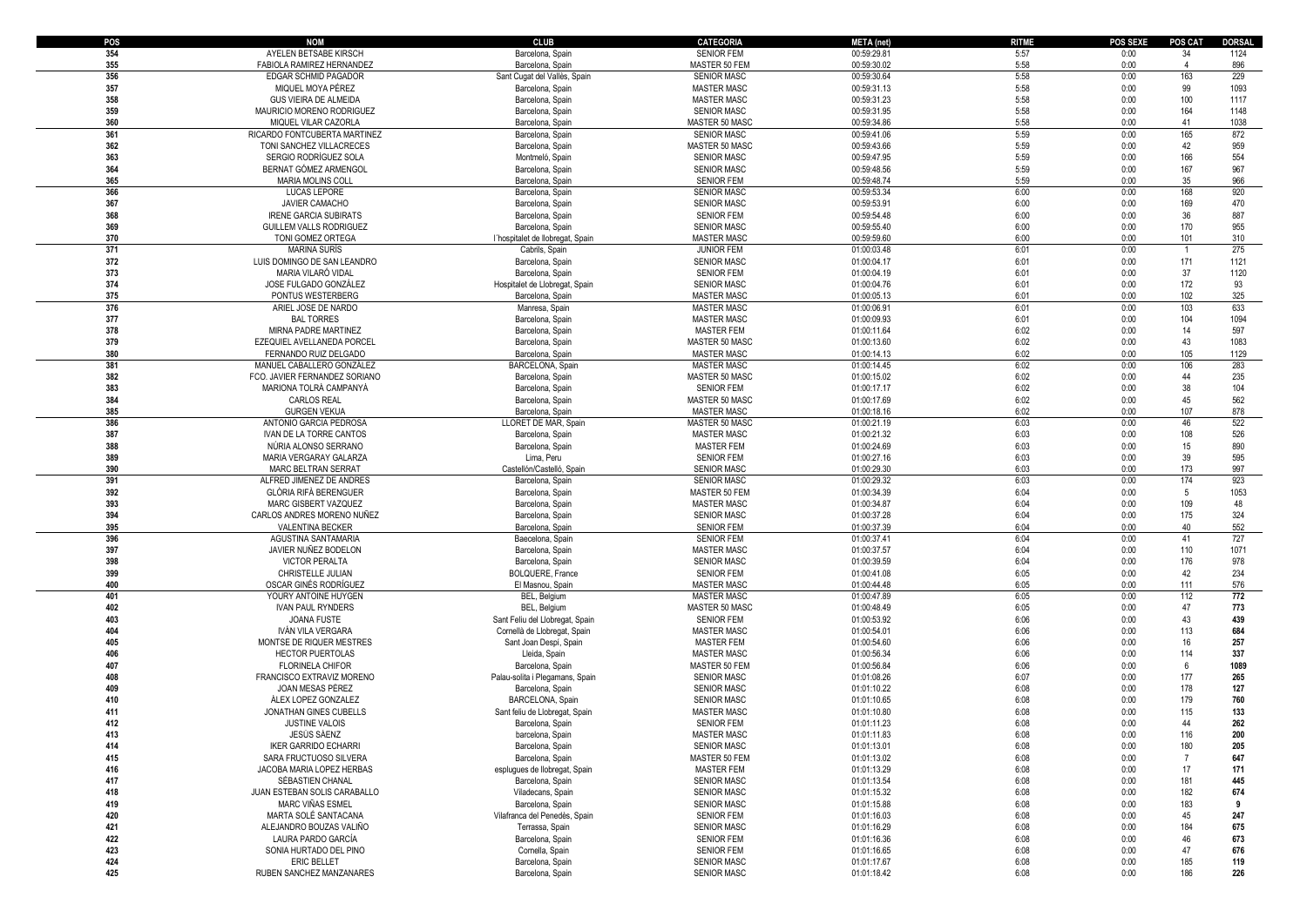| POS        | <b>NOM</b>                                      | <b>CLUB</b>                          | <b>CATEGORIA</b>                         | <b>META</b> (net)          | <b>RITME</b> | <b>POS SEXE</b> | POS CAT    | <b>DORSAL</b> |
|------------|-------------------------------------------------|--------------------------------------|------------------------------------------|----------------------------|--------------|-----------------|------------|---------------|
| 426        | ROSA ADELL SOLER                                | Barcelona, Spain                     | MASTER 50 FEM                            | 01:01:20.01                | 6:09         | 0:00            |            | 33            |
| 427        | SERGIO ROSENDE IBAÑEZ                           | Gavá, Spain                          | <b>SENIOR MASC</b>                       | 01:01:22.69                | 6:09         | 0:00            | 187        | 408           |
| 428        | BEATRIZ ALMERÍA BENITO                          | Arganda del Rey, Spain               | <b>SENIOR FEM</b>                        | 01:01:23.05                | 6:09         | 0:00            | 48         | 407           |
| 429        | SERGIO ORTIN BERROCOSO                          | Barcelona, Spain                     | <b>MASTER MASC</b>                       | 01:01:23.70                | 6:09         | 0:00            | 117        | 302           |
| 430        | JULIAN RUIZ CANO                                | SANTA COLOMA DE GRAMENET, Spain      | <b>SENIOR MASC</b>                       | 01:01:23.93                | 6:09         | 0:00            | 188        | 101           |
| 431        | ANTONIO CUADRADA MERCADE                        | REUS, Spain                          | MASTER 50 MASC                           | 01:01:24.30                | 6:09         | 0:00            | 48         | 766           |
| 432<br>433 | <b>DUNCAN CAMPBELL</b><br>JOSEP LLUIS RIBERA    | Barcelona, Spain                     | <b>MASTER MASC</b>                       | 01:01:26.46<br>01:01:26.75 | 6:09<br>6:09 | 0:00<br>0:00    | 118<br>119 | 320<br>1027   |
| 434        | JORDI PÉREZ JANER                               | Barcelona, Spain<br>Barcelona, Spain | <b>MASTER MASC</b><br>MASTER 50 MASC     | 01:01:28.06                | 6:09         | 0:00            | 49         | 971           |
| 435        | AMALIA URUEÑA DÍAZ                              | Barcelona, Spain                     | <b>SENIOR FEM</b>                        | 01:01:36.73                | 6:10         | 0:00            | 49         | 868           |
| 436        | <b>XAVIER ORRUTIA</b>                           | Sant cugat del valles, Spain         | MASTER 50 MASC                           | 01:01:39.18                | 6:10         | 0:00            | 50         | 21            |
| 437        | DANIEL TORRES HERNANDO                          | Barcelona, Spain                     | <b>SENIOR MASC</b>                       | 01:01:43.93                | 6:11         | 0:00            | 189        | 660           |
| 438        | DAVID SANTOS RODRÍGUEZ                          | Barcelona, Spain                     | <b>SENIOR MASC</b>                       | 01:01:47.85                | 6:11         | 0:00            | 190        | 935           |
| 439        | ANTONIO SANTOS RODRÍGUEZ                        | Barcelona, Spain                     | <b>MASTER MASC</b>                       | 01:01:48.34                | 6:11         | 0:00            | 120        | 865           |
| 440        | ANA JOSEFINA AZAR BON                           | Barcelona, Spain                     | <b>SENIOR FEM</b>                        | 01:01:50.01                | 6:12         | 0:00            | 50         | 700           |
| 441        | <b>JOAQUIM RIBAS GIMENO</b>                     | Barcelona, Spain                     | <b>SENIOR MASC</b>                       | 01:01:51.71                | 6:12         | 0:00            | 191        | 198           |
| 442        | ALBERTO SORIA NAVARRO                           | Barcelona, Spain                     | <b>SENIOR MASC</b>                       | 01:01:51.72                | 6:12         | 0:00            | 192        | 165           |
| 443        | <b>GERMAN MARTINEZ VERDUN</b>                   | Barcelona, Spain                     | <b>MASTER MASC</b>                       | 01:01:54.22                | 6:12         | 0:00            | 121        | 269           |
| 444        | SERGIO MONDEJAR CABALLERO                       | Cornellà de Llobregat, Spain         | <b>SENIOR MASC</b>                       | 01:01:57.22                | 6:12         | 0:00            | 193        | 530           |
| 445        | AMAL CHEMLAL                                    | BARCELONA, Spain                     | <b>SENIOR FEM</b>                        | 01:02:04.45                | 6:13         | 0:00            | 51         | 334           |
| 446        | <b>FRANÇOIS GOUBIN</b>                          | Barcelona, Spain                     | <b>SENIOR MASC</b>                       | 01:02:04.55                | 6:13         | 0:00            | 194        | 936           |
| 447        | ABDENNADHER YASSINE                             | Barcelona, Spain                     | <b>SENIOR MASC</b>                       | 01:02:06.15                | 6:13         | 0:00            | 195        | 400           |
| 448        | ARNAU TIL ARRABAL                               | Barcelona, Spain                     | <b>SENIOR MASC</b>                       | 01:02:06.56                | 6:13         | 0:00            | 196        | 1016          |
| 449<br>450 | ANA PETIT VILLEGAS<br>MANUEL HIDALGA RAMON      | Barcelona, Spain<br>Barcelona, Spain | <b>SENIOR FEM</b><br><b>MASTER MASC</b>  | 01:02:09.45<br>01:02:13.39 | 6:13<br>6:14 | 0:00<br>0:00    | 52<br>122  | 985<br>232    |
| 451        | <b>JORDI GUILERA TERRASA</b>                    | Barcelona, Spain                     | MASTER 50 MASC                           | 01:02:14.53                | 6:14         | 0:00            | 51         | 316           |
| 452        | MELISSA KISMOUNE                                | <b>BARCELONA, Spain</b>              | <b>SENIOR FEM</b>                        | 01:02:15.52                | 6:14         | 0:00            | 53         | 401           |
| 453        | TONI ESCOBAR ROYO                               | Barcelona, Spain                     | MASTER 50 MASC                           | 01:02:16.49                | 6:14         | 0:00            | 52         | 1020          |
| 454        | TRISTÁN LLAURADÓ DE MERLO                       | Barcelona, Spain                     | <b>MASTER MASC</b>                       | 01:02:17.93                | 6:14         | 0:00            | 123        | 551           |
| 455        | JOSÉ BLANCO JURADO                              | Hospitalet de Llobregat, Spain       | <b>MASTER MASC</b>                       | 01:02:21.06                | 6:15         | 0:00            | 124        | 157           |
| 456        | TONI BARRIL SUÑE                                | Barcelona, Spain                     | MASTER 50 MASC                           | 01:02:22.17                | 6:15         | 0:00            | 53         | 481           |
| 457        | RAQUEL CASAS FONTDEVILA                         | Tona, Spain                          | <b>SENIOR FEM</b>                        | 01:02:25.27                | 6:15         | 0:00            | 54         | 655           |
| 458        | XAVIER PUJOLS CIRERA                            | Tona, Spain                          | <b>MASTER MASC</b>                       | 01:02:25.39                | 6:15         | 0:00            | 125        | 656           |
| 459        | RICARDO GARCIA DE GRACIA                        | Barcelona, Spain                     | <b>MASTER MASC</b>                       | 01:02:28.11                | 6:15         | 0:00            | 126        | 954           |
| 460        | <b>FERNANDO MAFFI</b>                           | Barcelona, Spain                     | MASTER 50 MASC                           | 01:02:28.46                | 6:15         | 0:00            | 54         | 1100          |
| 461        | <b>IGNACIO MARTINEZ SANCHIS</b>                 | Alicante/Alacant, Spair              | <b>SENIOR MASC</b>                       | 01:02:28.62                | 6:15         | 0:00            | 197        | 1142          |
| 462        | EUGENIA AMAFI                                   | Sant Quirze del Valles, Spain        | <b>MASTER FEM</b>                        | 01:02:28.63                | 6:15         | 0:00            | 18         | 169           |
| 463<br>464 | MANU ALVAREZ MORÓN<br><b>VIKTORIA KOVACS</b>    | Rubí, Spain                          | <b>MASTER MASC</b><br><b>SENIOR FEM</b>  | 01:02:29.57                | 6:15<br>6:15 | 0:00<br>0:00    | 127<br>55  | 179<br>404    |
| 465        | RAQUEL VIDAL ALLEPUZ                            | Barcelona, Spain<br>barcelona, Spain | <b>SENIOR FEM</b>                        | 01:02:29.59<br>01:02:35.17 | 6:16         | 0:00            | 56         | 215           |
| 466        | <b>ENRIC PALAU</b>                              | Barcelona, Spain                     | MASTER 50 MASC                           | 01:02:39.58                | 6:16         | 0:00            | 55         | 134           |
| 467        | JORGE FERNÁNDEZ ZAURÍN                          | l'Hospitalet de Llobregat, Spain     | MASTER 50 MASC                           | 01:02:40.13                | 6:17         | 0:00            | 56         | 662           |
| 468        | NACHO MUÑOZ MENA                                | Parets del Vallès, Spair             | <b>MASTER MASC</b>                       | 01:02:40.37                | 6:17         | 0:00            | 128        | 421           |
| 469        | JAVIER MONTERDE MONTERDE                        | Santa Coloma de Gramenet, Spain      | MASTER 50 MASC                           | 01:02:42.50                | 6:17         | 0:00            | 57         | 634           |
| 470        | DOMINGO PELAZ CONEJO                            | Barcelona, Spain                     | <b>MASTER MASC</b>                       | 01:02:44.81                | 6:17         | 0:00            | 129        | 340           |
| 471        | RAMIRO VELASCO GRANDA                           | Barcelona, Spain                     | <b>SENIOR MASC</b>                       | 01:02:45.72                | 6:17         | 0:00            | 198        | 516           |
| 472        | YOEL MARTIN FORNIELES                           | Barcelona, Spain                     | <b>SENIOR MASC</b>                       | 01:02:49.94                | 6:17         | 0:00            | 199        | 19            |
| 473        | ARANTXA REGUEIRO                                | Barcelona, Spain                     | <b>MASTER FEM</b>                        | 01:02:51.43                | 6:18         | 0:00            | 19         | 952           |
| 474        | JAVIER LORENZO PEDREIRA                         | Barcelona, Spain                     | <b>SENIOR MASC</b>                       | 01:02:56.80                | 6:18         | 0:00            | 200        | 632           |
| 475<br>476 | FRANCIS PÉREZ LÓPEZ<br><b>EMANUELE SPRIANO</b>  | Barcelona, Spain                     | <b>MASTER MASC</b>                       | 01:02:59.74                | 6:18<br>6:19 | 0:00<br>0:00    | 130<br>58  | 1111<br>732   |
| 477        | SERGIO RUBIO MEDINA                             | barcelona, Spain<br>Barcelona, Spain | MASTER 50 MASC<br><b>MASTER MASC</b>     | 01:03:01.28<br>01:03:03.17 | 6:19         | 0:00            | 131        | 492           |
| 478        | ALBERT MIRALLES I MARTIL                        | Barcelona, Spain                     | MASTER 50 MASC                           | 01:03:04.77                | 6:19         | 0:00            | 59         | 341           |
| 479        | MONTSE FLUJA VERDEGAY                           | Terrassa, Spain                      | <b>MASTER FEM</b>                        | 01:03:04.83                | 6:19         | 0:00            | 20         | 586           |
| 480        | SOFIA VÁZQUEZ                                   | Barcelona, Spain                     | <b>SENIOR FEM</b>                        | 01:03:05.17                | 6:19         | 0:00            | 57         | 1039          |
| 481        | MONTSERRAT PUIG BOSQUE                          | Terrassa, Spain                      | <b>MASTER FEM</b>                        | 01:03:05.25                | 6:19         | 0:00            | 21         | 583           |
| 482        | MARÍA JOSE DELGADO PLAZA                        | Terrassa, Spain                      | MASTER 50 FEM                            | 01:03:06.07                | 6:19         | 0:00            | 9          | 189           |
| 483        | ANTONIO RIBELL GIRBAU                           | Terrassa, Spain                      | MASTER 50 MASC                           | 01:03:06.39                | 6:19         | 0:00            | 60         | 188           |
| 484        | MAIRA GONZALEZ TRULLAS                          | Barcelona, Spain                     | <b>MASTER FEM</b>                        | 01:03:06.46                | 6:19         | 0:00            | 22         | 29            |
| 485        | DAVID REY DÍAZ                                  | L'Hospitalet de Llobregat, Spain     | <b>SENIOR MASC</b>                       | 01:03:08.62                | 6:19         | 0:00            | 201        | 297           |
| 486        | ALBERT RIUS DE LA GUARDIA                       | Barcelona, Spain                     | <b>SENIOR MASC</b>                       | 01:03:08.86                | 6:19         | 0:00            | 202        | 11            |
| 487        | JAIME JORDA GEA                                 | Gelida, Spain                        | MASTER 50 MASC                           | 01:03:09.31                | 6:19         | 0:00            | 61         | 330           |
| 488        | RAFAEL LLORENS VERNET                           | Barcelona, Spain                     | <b>MASTER MASC</b>                       | 01:03:10.93                | 6:20         | 0:00            | 132        | 38            |
| 489<br>490 | ALEJANDRO NARANJO<br>ANDRÉS FELIPE CAMELO BACCA | Barcelona, Spain                     | <b>MASTER MASC</b><br><b>SENIOR MASC</b> | 01:03:11.56                | 6:20         | 0:00            | 133<br>203 | 1068<br>531   |
| 491        | <b>RENZO SINISI</b>                             | Barcelona, Spain<br>barcelona, Spain | <b>SENIOR MASC</b>                       | 01:03:12.02<br>01:03:13.65 | 6:20<br>6:20 | 0:00<br>0:00    | 204        | 446           |
| 492        | <b>XAVIER SURIS</b>                             | Cabrils, Spain                       | MASTER 50 MASC                           | 01:03:13.77                | 6:20         | 0:00            | 62         | 274           |
| 493        | MIKEL ZORRILLA BERASATEGI                       | Barcelona, Spain                     | <b>SENIOR MASC</b>                       | 01:03:15.14                | 6:20         | 0:00            | 205        | 867           |
| 494        | <b>DAVID SOCI</b>                               | Barcelona, Spain                     | <b>MASTER MASC</b>                       | 01:03:20.95                | 6:21         | 0:00            | 134        | 1030          |
| 495        | <b>EMILIO RODRIGUEZ</b>                         | Barcelona, Spain                     | <b>SENIOR MASC</b>                       | 01:03:21.73                | 6:21         | 0:00            | 206        | 196           |
| 496        | ANDRES VIZCAYA                                  | 175, Spain                           | <b>SENIOR MASC</b>                       | 01:03:24.80                | 6:21         | 0:00            | 207        | 719           |
| 497        | LORENA VAZQUEZ CANO                             | arenys de mar, Spain                 | <b>MASTER FEM</b>                        | 01:03:25.99                | 6:21         | 0:00            | 23         | 706           |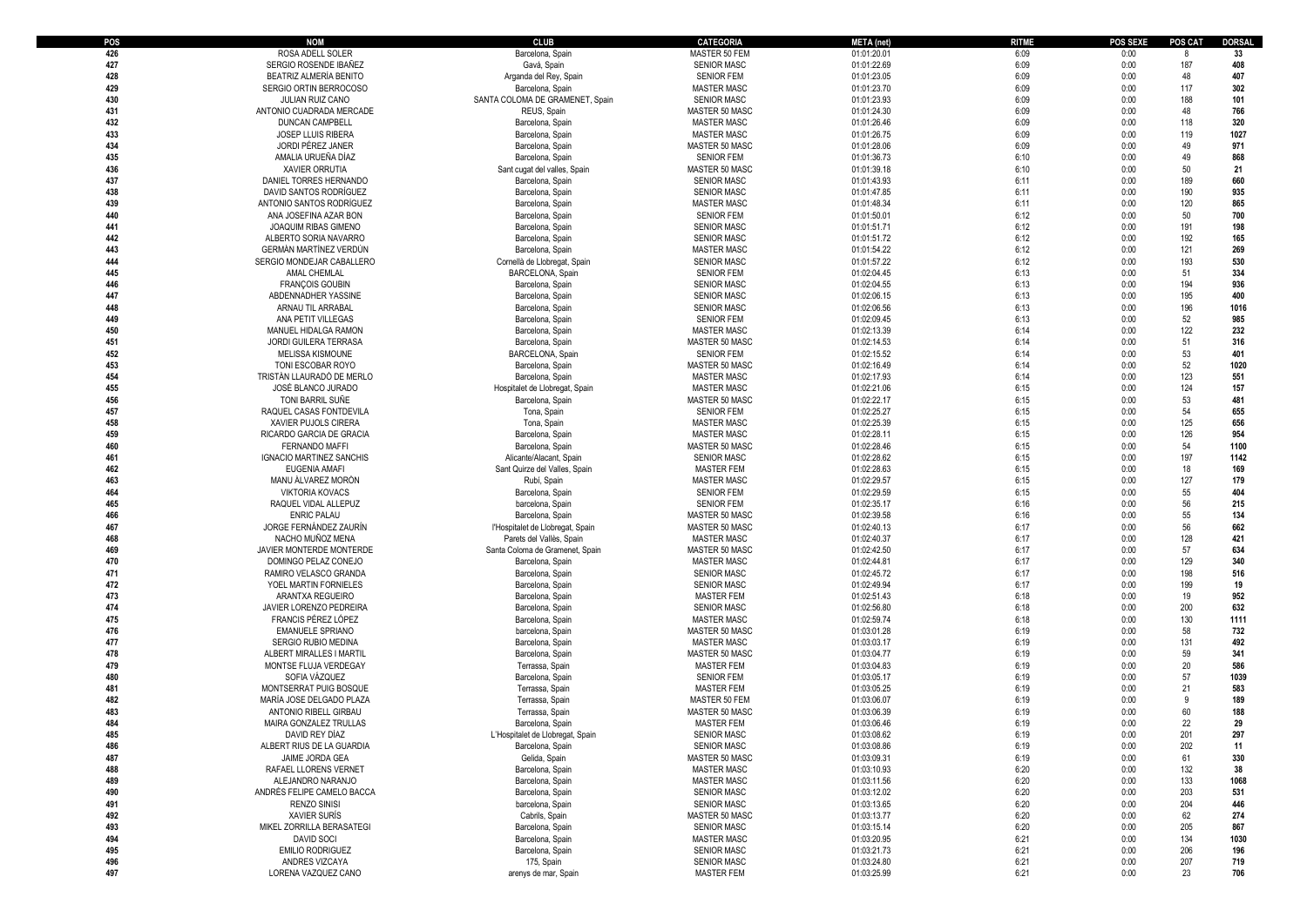| POS | <b>NOM</b>                                                   | <b>CLUB</b>                          | <b>CATEGORIA</b>                         | <b>META</b> (net)          | <b>RITME</b> | <b>POS SEXE</b> | <b>POS CAT</b> | <b>DORSAL</b> |
|-----|--------------------------------------------------------------|--------------------------------------|------------------------------------------|----------------------------|--------------|-----------------|----------------|---------------|
| 498 | NANDO ALCANTARA ESTRADA                                      | arenys de munt. Spain                | MASTER 50 MASC                           | 01:03:26.13                | 6:21         | 0:00            | 63             | 594           |
| 499 | <b>JAVIER ESPURZ FONT</b>                                    | Barcelona, Spain                     | MASTER 50 MASC                           | 01:03:26.76                | 6:21         | 0:00            | 64             | 627           |
| 500 | XAVIER IZQUIERDO VILAVELLA                                   | Barcelona, Spain                     | MASTER 50 MASC                           | 01:03:27.18                | 6:21         | 0:00            | 65             | 126           |
| 501 | REINALDO ALEJANDRO JIMÉNEZ GARMENDIA                         | Barcelona, Spain                     | <b>SENIOR MASC</b>                       | 01:03:30.04                | 6:22         | 0:00            | 208            | 919           |
| 502 | NAT TARDAGUILA SERRANO                                       | Santa Coloma de Gramanet, Spain      | <b>SENIOR FEM</b>                        | 01:03:31.35                | 6:22         | 0:00            | 58             | 46            |
| 503 | ANDREA SOLA LARA                                             | la garriga, Spain                    | <b>SENIOR FEM</b>                        | 01:03:32.38                | 6:22         | 0:00            | 59             | 242           |
| 504 | LAURA JOUBE                                                  | El masnou, Spain                     | <b>SENIOR FEM</b>                        | 01:03:36.72                | 6:22         | 0:00            | 60             | 371           |
| 505 | <b>IVAN ALVAREZ</b>                                          | Montgat, Spain                       | <b>SENIOR MASC</b>                       | 01:03:38.98                | 6:22         | 0:00            | 209            | 224           |
| 506 | EVA JIMENEZ MATA                                             | Barcelona, Spain                     | <b>MASTER FEM</b>                        | 01:03:47.57                | 6:23         | 0:00            | 24             | 344           |
| 507 | ROBERT SAMPSON                                               | Barcelona, Spain                     | <b>SENIOR MASC</b>                       | 01:03:48.18                | 6:23         | 0:00            | 210            | 321           |
| 508 | FERNANDO RUEDA PEREZ                                         | Manresa, Spain                       | <b>MASTER MASC</b>                       | 01:03:48.48                | 6:23         | 0:00            | 135            | 213           |
| 509 | <b>FLORENT RAVENEL</b>                                       | Ille y Vilaine, France               | <b>SENIOR MASC</b>                       | 01:03:50.07                | 6:24         | 0:00            | 211            | 973           |
| 510 | <b>QUENTIN RAYNIERE</b>                                      | Barcelona, Spain                     | <b>SENIOR MASC</b>                       | 01:03:50.87                | 6:24         | 0:00            | 212            | 730           |
| 511 | JOHANA LÓPEZ                                                 | Barcelona, Spain                     | <b>SENIOR FEM</b>                        | 01:03:50.90                | 6:24         | 0:00            | 61             | 974           |
| 512 | BERTRAND MERCHERZ                                            | Barcelone, Spain                     | <b>SENIOR MASC</b>                       | 01:03:51.30                | 6:24         | 0:00            | 213            | 394           |
| 513 | JUAN CARLOS JIMÉNEZ CANO                                     | Barcelona, Spain                     | MASTER 50 MASC                           | 01:03:52.08                | 6:24         | 0:00            | 66             | 687           |
| 514 | JOSE ANTONIO ÁLVAREZ PÉREZ                                   | Barcelona, Spain                     | MASTER 50 MASC                           | 01:03:54.49                | 6:24         | 0:00            | 67             | 900           |
| 515 |                                                              |                                      |                                          |                            | 6:24         | 0:00            | 62             | 1136          |
| 516 | ERICKA ESTEPHANIA GUERRA PANIQUE                             | Barcelona, Spain                     | <b>SENIOR FEM</b>                        | 01:03:55.20<br>01:03:58.08 | 6:24         | 0:00            | 136            | 212           |
|     | TONI MAS FONT                                                | Manresa, Spain                       | <b>MASTER MASC</b>                       |                            |              |                 |                |               |
| 517 | YAEL ALFARO SEOANE                                           | La beguda alta, Spain                | <b>SENIOR FEM</b>                        | 01:03:58.75                | 6:24         | 0:00            | 63             | 418           |
| 518 | NOELIA LEANDRES FREIXA                                       | Castelldefels, Spair                 | <b>SENIOR FEM</b>                        | 01:03:58.81                | 6:24         | 0:00            | 64             | 419           |
| 519 | ESTEFANÍA NIETO PINTADO                                      | Barcelona, Spain                     | <b>MASTER FEM</b>                        | 01:03:59.64                | 6:24         | 0:00            | 25             | 957           |
| 520 | JUAN ALBERTO MARTÍN LOPEZ                                    | Barcelona, Spain                     | <b>MASTER MASC</b>                       | 01:03:59.65                | 6:24         | 0:00            | 137            | 958           |
| 521 | DYLAN OTTE                                                   | Barcelona, Spain                     | <b>SENIOR MASC</b>                       | 01:03:59.66                | 6:24         | 0:00            | 214            | 351           |
| 522 | PHOEBE NORTH PUNTI                                           | Barcelona, Spain                     | <b>SENIOR FEM</b>                        | 01:04:01.36                | 6:25         | 0:00            | 65             | 1054          |
| 523 | ROGER COLL AUMATELI                                          | Barcelona, Spain                     | <b>SENIOR MASC</b>                       | 01:04:01.72                | 6:25         | 0:00            | 215            | 1055          |
| 524 | ANDRZEJ FRYCKOWSKI                                           | Barcelona, Spair                     | <b>SENIOR MASC</b>                       | 01:04:06.06                | 6:25         | 0:00            | 216            | 702           |
| 525 | PRZEMYSLAW JAGLARZ                                           | Barcelona, Spain                     | <b>SENIOR MASC</b>                       | 01:04:07.11                | 6:25         | 0:00            | 217            | 385           |
| 526 | NATÁLIA FRANCO MONTEAGUDO                                    | Barcelona, Spain                     | <b>SENIOR FEM</b>                        | 01:04:09.17                | 6:25         | 0:00            | 66             | 917           |
| 527 | DANIEL MEJIA                                                 | Barcelona, Spain                     | <b>SENIOR MASC</b>                       | 01:04:10.43                | 6:26         | 0:00            | 218            | 1096          |
| 528 | CARMEN DOMENECH HONRUBIA                                     | Castelló, Spair                      | <b>SENIOR FEM</b>                        | 01:04:11.08                | 6:26         | 0:00            | 67             | 678           |
| 529 | CARLOS DANIEL INSA                                           | Sant Joan Despi, Spain               | <b>SENIOR MASC</b>                       | 01:04:13.40                | 6:26         | 0:00            | 219            | 148           |
| 530 | XAVIER ROVIROSA SERRA                                        | Barcelona, Spain                     | <b>SENIOR MASC</b>                       | 01:04:15.53                | 6:26         | 0:00            | 220            | 589           |
| 531 | ALBERT ROVIROSA SERRA                                        | Barcelona, Spain                     | <b>SENIOR MASC</b>                       | 01:04:16.41                | 6:26         | 0:00            | 221            | 602           |
| 532 | <b>JORDI OLIVER PRATS</b>                                    | Barcelona, Spain                     | MASTER 50 MASC                           | 01:04:22.94                | 6:27         | 0:00            | 68             | 6             |
| 533 | <b>XAVI PUERTO</b>                                           | Barcelona, Spain                     | <b>MASTER MASC</b>                       | 01:04:24.93                | 6:27         | 0:00            | 138            | 699           |
| 534 | JOAN RAMON BARS PIQUE                                        | Lleida, Spain                        | MASTER 50 MASC                           | 01:04:25.04                | 6:27         | 0:00            | 69             | 856           |
| 535 | ANA DE LA IGLESIA MARTINEZ                                   | barcelona, Spain                     | <b>SENIOR FEM</b>                        | 01:04:26.66                | 6:27         | 0:00            | 68             | 457           |
| 536 | PEDRO SANCHEZ PINO                                           | barcelona, Spain                     | <b>MASTER MASC</b>                       | 01:04:30.46                | 6:28         | 0:00            | 139            | 251           |
| 537 | <b>GASTON BALONCHARD</b>                                     | ROSARIO, Argentina                   | <b>MASTER MASC</b>                       | 01:04:31.57                | 6:28         | 0:00            | 140            | 520           |
| 538 | MARA DI LORENZO                                              | ROSARIO, Argentina                   | <b>MASTER FEM</b>                        | 01:04:32.08                | 6:28         | 0:00            | 26             | 521           |
| 539 | MIGUEL ANGEL GUTIÉRREZ SÁNCHEZ                               | Barcelona, Spain                     | <b>MASTER MASC</b>                       | 01:04:33.77                | 6:28         | 0:00            | 141            | 728           |
| 540 | LORENA BLANCO                                                | Ripollet, Spain                      | <b>SENIOR FEM</b>                        | 01:04:34.23                | 6:28         | 0:00            | 69             | 709           |
| 541 | XAVI REYES TREJO                                             | Barcelona, Spain                     | <b>MASTER MASC</b>                       | 01:04:36.53                | 6:28         | 0:00            | 142            | 927           |
| 542 | NATALIYA BOEVSKAYA                                           | Barcelona, Spain                     | <b>SENIOR FEM</b>                        | 01:04:39.56                | 6:28         | 0:00            | 70             | 722           |
| 543 | ELENA ÁLVARO SAA                                             | Hospitalet Llobregat, Spain          | <b>MASTER FEM</b>                        | 01:04:44.07                | 6:29         | 0:00            | 27             | 598           |
| 544 | <b>ENRIC TORMOS GUERRERO</b>                                 | el masnou, Spain                     | <b>MASTER MASC</b>                       | 01:04:47.00                | 6:29         | 0:00            | 143            | 32            |
| 545 | JOAQUIN ORTIZ CUACOS                                         | Barcelona, Spair                     |                                          | 01:04:47.04                | 6:29         | 0:00            | 70             | 501           |
| 546 |                                                              |                                      | MASTER 50 MASC                           |                            |              |                 |                |               |
| 547 | DAVID ORTIZ RUÍZ-LOPERA                                      | Barcelona, Spain                     | <b>SENIOR MASC</b>                       | 01:04:47.05                | 6:29         | 0:00            | 222            | 500<br>243    |
| 548 | <b>JUDIT RUESTES</b>                                         | Teià, Spain                          | <b>SENIOR FEM</b>                        | 01:04:47.21                | 6:29         | 0:00            | 71             |               |
| 549 | <b>DAVID FORNELL</b><br>CARLES BRONCHU                       | Barcelona, Spair<br>Barcelona, Spair | <b>SENIOR MASC</b><br><b>SENIOR MASC</b> | 01:04:49.84                | 6:29<br>6:30 | 0:00<br>0:00    | 223<br>224     | 904<br>332    |
| 550 |                                                              |                                      |                                          | 01:04:52.43                | 6:30         | 0:00            | $10$           | 1127          |
| 551 | MONTSERRAT MARTIN-TERESO DEULOFEU<br>JOSEP MARIA GÓMEZ PIQUÉ | Barcelona, Spain                     | MASTER 50 FEM<br>MASTER 50 MASC          | 01:04:53.54                | 6:30         | 0:00            | 71             | 263           |
| 552 |                                                              | Sant Cugat del Vallès, Spair         |                                          | 01:04:54.14                | 6:30         | 0:00            | 225            | 64            |
|     | RICARDO PALMA CARBAJAL                                       | chihuahua, Mexico                    | <b>SENIOR MASC</b>                       | 01:04:54.93                |              |                 |                |               |
| 553 | SERGI VILLARRASO HERREROS                                    | Sant Feliu de Codines, Spair         | <b>MASTER MASC</b>                       | 01:04:55.98                | 6:30         | 0:00            | 144            | 424           |
| 554 | ABDESLAM NAKMOUSSI HARRAK                                    | Barcelona, Spain                     | <b>SENIOR MASC</b>                       | 01:05:00.35                | 6:31         | 0:00            | 226            | 466           |
| 555 | ORIOL RIBA DEL AMO                                           | El Prat de Llobregat, Spain          | <b>SENIOR MASC</b>                       | 01:05:02.84                | 6:31         | 0:00            | 227            | 726           |
| 556 | POL BOREN TERAN                                              | Barcelona, Spain                     | <b>SENIOR MASC</b>                       | 01:05:05.17                | 6:31         | 0:00            | 228            | 877           |
| 557 | EDUARD GARRIGA OBACH                                         | Barcelona, Spain                     | <b>SENIOR MASC</b>                       | 01:05:05.27                | 6:31         | 0:00            | 229            | 880           |
| 558 | ELENA MARTINEZ VENDRELL                                      | sant boi de llobregat, Spain         | <b>MASTER FEM</b>                        | 01:05:05.98                | 6:31         | 0:00            | 28             | 240           |
| 559 | LORENZO LOZANO DOMINGUEZ                                     | Barcelona, Spain                     | <b>MASTER MASC</b>                       | 01:05:08.82                | 6:31         | 0:00            | 145            | 646           |
| 560 | <b>MELI COSTA</b>                                            | Premià de Mar. Spain                 | MASTER 50 FEM                            | 01:05:14.81                | 6:32         | 0:00            | 11             | 648           |
| 561 | <b>LAURA SARRI TORT</b>                                      | Barcelona, Spain                     | <b>SENIOR FEM</b>                        | 01:05:15.97                | 6:32         | 0:00            | 72             | 886           |
| 562 | CARME ARAGONÈS CURULLA                                       | Tarragona, Spain                     | <b>MASTER FEM</b>                        | 01:05:18.38                | 6:32         | 0:00            | 29             | 312           |
| 563 | BILAL BARROUHOU EL MKHETAR                                   | Rubi, Spain                          | <b>SENIOR MASC</b>                       | 01:05:23.62                | 6:33         | 0:00            | 230            | 666           |
| 564 | FELIX MONROY MARTINEZ                                        | SANT QUIRZE DEL VALLES, Spain        | MASTER 50 MASC                           | 01:05:24.06                | 6:33         | 0:00            | 72             | 638           |
| 565 | MONICA VILADESAU VILANOVA                                    | Barcelona, Spain                     | <b>MASTER FEM</b>                        | 01:05:24.52                | 6:33         | 0:00            | 30             | 573           |
| 566 | WILMER URUCHI TICONA                                         | Barcelona, Spain                     | <b>SENIOR MASC</b>                       | 01:05:28.46                | 6:33         | 0:00            | 231            | 618           |
| 567 | ALONZO ROMERO LAURO                                          | barcelona, Spain                     | <b>MASTER MASC</b>                       | 01:05:29.00                | 6:33         | 0:00            | 146            | 543           |
| 568 | MARIEN PARDO DE VERA                                         | Barcelona, Spain                     | <b>MASTER FEM</b>                        | 01:05:31.24                | 6:34         | 0:00            | 31             | 1147          |
| 569 | FRAN GRANERO PEREZ                                           | HOSPITALET DE LLOBREGAT, Spain       | MASTER 50 MASC                           | 01:05:33.02                | 6:34         | 0:00            | 73             | 359           |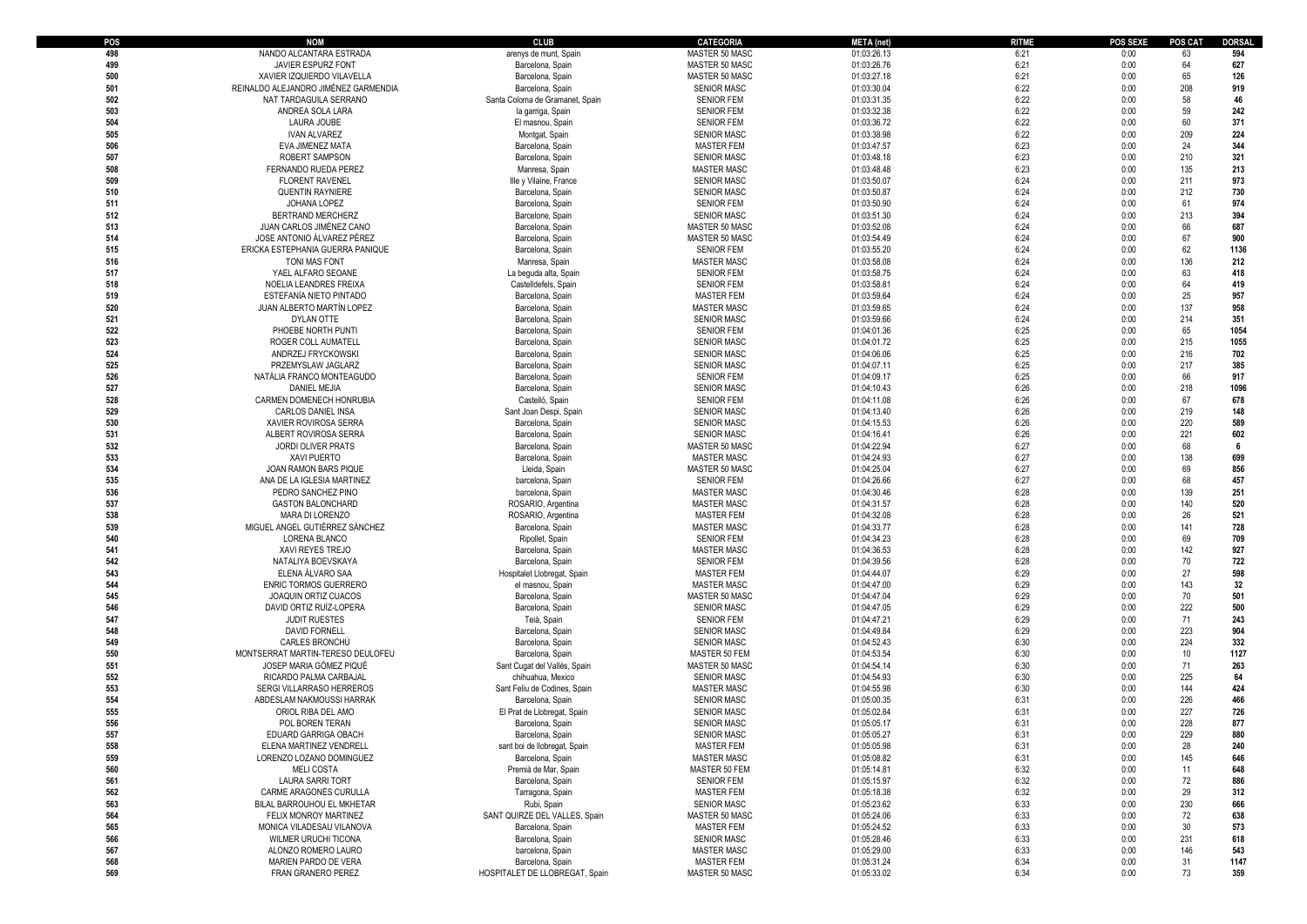| POS | <b>NOM</b>                     | <b>CLUB</b>                    | <b>CATEGORIA</b>   | <b>META</b> (net) | <b>RITME</b> | <b>POS SEXE</b> | <b>POS CAT</b> | <b>DORSAL</b> |
|-----|--------------------------------|--------------------------------|--------------------|-------------------|--------------|-----------------|----------------|---------------|
| 570 | PABLO MARÍA BASÁÑEZ PRIM       | Barcelona, Spain               | <b>SENIOR MASC</b> | 01:05:34.09       | 6:34         | 0:00            | 232            | 942           |
| 571 | <b>JÚLIA TOR IGLESIAS</b>      | Barcelona, Spain               | <b>SENIOR FEM</b>  | 01:05:34.67       | 6:34         | 0:00            | 73             | 17            |
| 572 | ROBERTO GRANERO PEREZ          | hospitalet de llobregat, Spain | <b>MASTER MASC</b> | 01:05:35.03       | 6:34         | 0:00            | 147            | 307           |
| 573 | CÉLINE BARTOLI                 | OLIVELLA, Spain                | MASTER 50 FEM      | 01:05:39.37       | 6:34         | 0:00            | 12             | 555           |
| 574 | JUDIT SANCHEZ SALA             | Badalona, Spain                | <b>SENIOR FEM</b>  | 01:05:40.76       | 6:35         | 0:00            | 74             | 201           |
| 575 | <b>ENRIC BACH ESTEVE</b>       | Unknown                        | <b>SENIOR MASC</b> | 01:05:42.96       | 6:35         | 0:00            | 233            | 777           |
| 576 | AUDREY ORANICH                 | Unknown                        | <b>SENIOR FEM</b>  | 01:05:42.99       | 6:35         | 0:00            | 75             | 778           |
| 577 | CARLOS GRECO                   | Lanus, Argentina               | MASTER 50 MASC     | 01:05:45.61       | 6:35         | 0:00            | 74             | 712           |
| 578 | SERGI CARMONA ARRABAL          | Barcelona, Spain               | <b>SENIOR MASC</b> | 01:05:52.00       | 6:36         | 0:00            | 234            | 925           |
| 579 | PIERS ROSSITER                 | Barcelona, Spain               | <b>SENIOR MASC</b> | 01:06:01.00       | 6:37         | 0:00            | 235            | 373           |
| 580 | <b>MARIA DEINEGA</b>           | Unknown                        | <b>MASTER FEM</b>  | 01:06:01.77       | 6:37         | 0:00            | 32             | 749           |
| 581 | RAQUEL LÓPEZ CHAUS             | Alcorcón, Spain                | MASTER 50 FEM      | 01:06:03.86       | 6:37         | 0:00            | 13             | 537           |
| 582 | ALEIX LLOBET MALDONADO         | Sant Quirze del Valles, Spair  | <b>JUNIOR MASC</b> | 01:06:08.55       | 6:37         | 0:00            | $\Delta$       | 665           |
| 583 | <b>CARLOS BAIXERAS</b>         | Barcelona, Spain               | <b>SENIOR MASC</b> | 01:06:08.65       | 6:37         | 0:00            | 236            | 1063          |
| 584 | MARGALIDA MALDONADO MAYOL      | Sant Quirze del Valles, Spair  | MASTER 50 FEM      | 01:06:08.67       | 6:37         | 0:00            | 14             | 664           |
| 585 | PAU LLOBET MALDONADO           | Sant Quirze del Valles, Spair  |                    |                   | 6:37         | 0:00            | 237            | 663           |
| 586 | FRANCESC MARTÍNEZ MARTÍNEZ     |                                | <b>SENIOR MASC</b> | 01:06:08.84       | 6:38         | 0:00            | 75             | 604           |
| 587 |                                | Barcelona, Spain               | MASTER 50 MASC     | 01:06:12.01       | 6:38         |                 | 238            |               |
|     | ARCADI MARTÍNEZ GRAU           | Barcelona, Spain               | <b>SENIOR MASC</b> | 01:06:19.09       |              | 0:00            |                | 711           |
| 588 | JOAN ZAFRA SÁNCHEZ             | Sant Joan Despi, Spain         | <b>MASTER MASC</b> | 01:06:20.31       | 6:39         | 0:00            | 148            | 160           |
| 589 | JUDITH CARTIEL                 | Vilassar de Mar, Spain         | <b>SENIOR FEM</b>  | 01:06:22.96       | 6:39         | 0:00            | 76             | 701           |
| 590 | <b>LUIS LIMA</b>               | Barcelona, Spain               | <b>SENIOR MASC</b> | 01:06:23.45       | 6:39         | 0:00            | 239            | 593           |
| 591 | JONATAN DOMÍNGUEZ              | Sant Quirze del Valles, Spair  | <b>SENIOR MASC</b> | 01:06:31.15       | 6:40         | 0:00            | 240            | 233           |
| 592 | ENRIC SORRIBAS BARRERA         | Barcelona, Spain               | MASTER 50 MASC     | 01:06:32.17       | 6:40         | 0:00            | 76             | 62            |
| 593 | DOUGHLAS THORNTON              | USA, -                         | <b>MASTER MASC</b> | 01:06:32.25       | 6:40         | 0:00            | 149            | 765           |
| 594 | ALEXIS VEGAS EGEA              | Sant Esteve Sesrovires, Spain  | <b>SENIOR MASC</b> | 01:06:32.83       | 6:40         | 0:00            | 241            | 409           |
| 595 | LAIA CLOTA PLANAS              | mataro, Spain                  | <b>MASTER FEM</b>  | 01:06:35.09       | 6:40         | 0:00            | 33             | 315           |
| 596 | SIMON DELAVEAU                 | Alto Saona, France             | <b>SENIOR MASC</b> | 01:06:35.86       | 6:40         | 0:00            | 242            | 972           |
| 597 | <b>JAVIER GRACIA GARCIA</b>    | Barcelona, Spain               | <b>SENIOR MASC</b> | 01:06:41.30       | 6:41         | 0:00            | 243            | 135           |
| 598 | ANCA CROITORU                  | Barcelona, Spain               | <b>SENIOR FEM</b>  | 01:06:46.05       | 6:41         | 0:00            | 77             | 346           |
| 599 | EDVÂNIA PEDRO                  | 36 3drt, Portugal              | <b>SENIOR FEM</b>  | 01:06:49.49       | 6:41         | 0:00            | 78             | 565           |
| 600 | ABDON CABALLER ALCOCER         | Barcelona, Spain               | <b>MASTER MASC</b> | 01:06:52.43       | 6:42         | 0:00            | 150            | 528           |
| 601 | <b>EMMA ARENAS SEGURA</b>      | Barcelona, Spain               | <b>SENIOR FEM</b>  | 01:06:54.17       | 6:42         | 0:00            | 79             | 272           |
| 602 | MIREIA MUNTANÉ COSTAS          | Barcelona, Spain               | <b>MASTER FEM</b>  | 01:06:56.97       | 6:42         | 0:00            | 34             | 988           |
| 603 | <b>ISABELLA VEGAS MATAS</b>    | Barcelona, Spain               | <b>SENIOR FEM</b>  | 01:06:57.93       | 6:42         | 0:00            | 80             | 59            |
| 604 | <b>MICHAEL BARWISE</b>         | Barcelona, Spain               | <b>MASTER MASC</b> | 01:06:59.37       | 6:42         | 0:00            | 151            | 427           |
| 605 | MARTA CASTANY MUÑOZ            | Barcelona, Spain               | <b>SENIOR FEM</b>  | 01:06:59.74       | 6:42         | 0:00            | 81             | 965           |
| 606 | <b>ISABELLE DUBOIS</b>         | Barcelona, Spain               | MASTER 50 FEM      | 01:07:00.52       | 6:43         | 0:00            | 15             | 88            |
| 607 | HECTOR OLIVER GUERRERO         | Vilassar de Dalt, Spain        | <b>MASTER MASC</b> | 01:07:00.74       | 6:43         | 0:00            | 152            | 374           |
| 608 | MIQUEL GARRIGA                 | Barcelona, Spain               | MASTER 50 MASC     | 01:07:05.06       | 6:43         | 0:00            | 77             | 883           |
| 609 | MIGUEL ANGEL VILLENA RODRIGUEZ | Barcelona, Spain               | <b>SENIOR MASC</b> | 01:07:07.86       | 6:43         | 0:00            | 244            | 1122          |
| 610 | ANDREA JUEZ GALÍ               | barcelona, Spain               | <b>SENIOR FEM</b>  | 01:07:09.73       | 6:43         | 0:00            | 82             | 506           |
| 611 | CRISTINA LAZA GUASCH           | Caldes de Montbui, Spain       | <b>MASTER FEM</b>  | 01:07:12.31       | 6:44         | 0:00            | 35             | 423           |
| 612 | JORGE LUIS RODRIGUEZ GONZALEZ  | Barcelona, Spain               | <b>SENIOR MASC</b> | 01:07:21.82       | 6:45         | 0:00            | 245            | 277           |
| 613 | DANIEL IGLESIAS GÓMEZ          | Barcelona, Spain               | <b>SENIOR MASC</b> | 01:07:21.99       | 6:45         | 0:00            | 246            | 276           |
| 614 | DAVID MORENO CANO              | Sant Quirze del Valles, Spain  | <b>MASTER MASC</b> | 01:07:29.44       | 6:45         | 0:00            | 153            | 358           |
| 615 | ANNA YVERN MIRO                | Barcelona, Spain               | MASTER 50 FEM      | 01:07:30.24       | 6:46         | 0:00            | 16             | 335           |
| 616 | MIRIAM CANO MATEU              | Barcelona, Spain               | <b>SENIOR FEM</b>  | 01:07:30.50       | 6:46         | 0:00            | 83             | 908           |
|     |                                |                                |                    |                   | 6:46         |                 | 247            |               |
| 617 | JOSE MANUEL RODRÍGUEZ BECEIRO  | Barcelona, Spain               | <b>SENIOR MASC</b> | 01:07:30.77       |              | 0:00            |                | 984           |
| 618 | ANNA GUIRÓ GASSÓ               | Barcelona, Spain               | <b>SENIOR FEM</b>  | 01:07:30.86       | 6:46         | 0:00            | 84             | 909           |
| 619 | LOLI HERRERA GOMEZ             | Cornellà de Llobregat, Spain   | <b>MASTER FEM</b>  | 01:07:33.44       | 6:46         | 0:00            | 36             | 429           |
| 620 | RAFA MARTIN ROMERO             | Barcelona, Spair               | <b>SENIOR MASC</b> | 01:07:37.13       | 6:46         | 0:00            | 248            | 178           |
| 621 | SERGIO MENDIETA VERA           | VILANOVA                       | MASTER 50 MASC     | 01:07:40.72       | 6:47         | 0:00            | 78             | 768           |
| 622 | <b>DAVID CORREA</b>            | Barcelona, Spain               | MASTER 50 MASC     | 01:07:43.53       | 6:47         | 0:00            | 79             | 412           |
| 623 | <b>TEPPEI OHASHI</b>           | Barcelona, Spain               | <b>MASTER MASC</b> | 01:07:43.85       | 6:47         | 0:00            | 154            | 937           |
| 624 | XAVIER VICENTE ALEMANY         | Barcelona, Spain               | MASTER 50 MASC     | 01:07:45.83       | 6:47         | 0:00            | 80             | 1008          |
| 625 | ALEJANDRO NOVOA RIAU           | Barcelona, Spain               | <b>JUNIOR MASC</b> | 01:07:46.81       | 6:47         | 0:00            | 5              | 1064          |
| 626 | XAVI CARBONELL GODINO          | Barcelona, Spain               | <b>SENIOR MASC</b> | 01:07:46.81       | 6:47         | 0:00            | 249            | 559           |
| 627 | DARIO HERNANDEZ CUBO           | <b>BARCELONA, Spair</b>        | <b>MASTER MASC</b> | 01:07:48.08       | 6:47         | 0:00            | 155            | 515           |
| 628 | PABLO ORTELLS SEGARRA          | Castellón/Castelló, Spain      | <b>SENIOR MASC</b> | 01:07:57.61       | 6:48         | 0:00            | 250            | 1057          |
|     | <b>MARTIN LOPEZ GOMEZ</b>      | SABADELL, Spain                | MASTER 50 MASC     | 01:07:59.25       | 6:48         | 0:00            | 81             | 637           |
| 630 | IMMA DARNÉS BOSCH              | Figueres, Spain                | MASTER 50 FEM      | 01:08:01.02       | 6:49         | 0:00            | 17             | 27            |
| 631 | ANA LOPEZ ARILLA               | barcelona, Spain               | MASTER 50 FEM      | 01:08:06.33       | 6:49         | 0:00            | 18             | 514           |
| 632 | PRISCILA TORREALDAY            | Barcelona, Spain               | <b>SENIOR FEM</b>  | 01:08:06.51       | 6:49         | 0:00            | 85             | 870           |
| 633 | PAOLA MASFURROLL CORTADA       | Barcelona, Spain               | <b>SENIOR FEM</b>  | 01:08:07.53       | 6:49         | 0:00            | 86             | 288           |
| 634 | ALBA LLADO ALCALDE             | Barcelona, Spain               | <b>SENIOR FEM</b>  | 01:08:07.65       | 6:49         | 0:00            | 87             | 290           |
| 635 | SANDRA BUXADE                  | Sant Fruitós de Bages, Spain   | <b>MASTER FEM</b>  | 01:08:08.51       | 6:49         | 0:00            | 37             | 207           |
| 636 | MANUEL GIL ESTRELLA            | barcelon, Spain                | MASTER 50 MASC     | 01:08:08.70       | 6:49         | 0:00            | 82             | 693           |
| 637 | MONTSERRAT CUTRINA I MATEOS    | Manresa, Spain                 | MASTER 50 FEM      | 01:08:08.74       | 6:49         | 0:00            | 19             | 529           |
| 638 | ROSA M OLLER BELLMUNT          | manresa, Spain                 | MASTER 50 FEM      | 01:08:09.29       | 6:49         | 0:00            | 20             | 280           |
| 639 | SILVANA BOSNICH                | Sant Fruitos de Bages, Spain   | <b>MASTER FEM</b>  | 01:08:10.00       | 6:50         | 0:00            | 38             | 333           |
| 640 | JORDI VILASECA BRUGUERAS       | Sant Fruitós de Bages, Spain   | MASTER 50 MASC     | 01:08:10.69       | 6:50         | 0:00            | 83             | 399           |
| 641 | MONTSE CALLAVÉ FELIPE          | Cabanes, Spain                 | MASTER 50 FEM      | 01:08:10.92       | 6:50         | 0:00            | 21             | 31            |
|     |                                |                                |                    |                   |              |                 |                |               |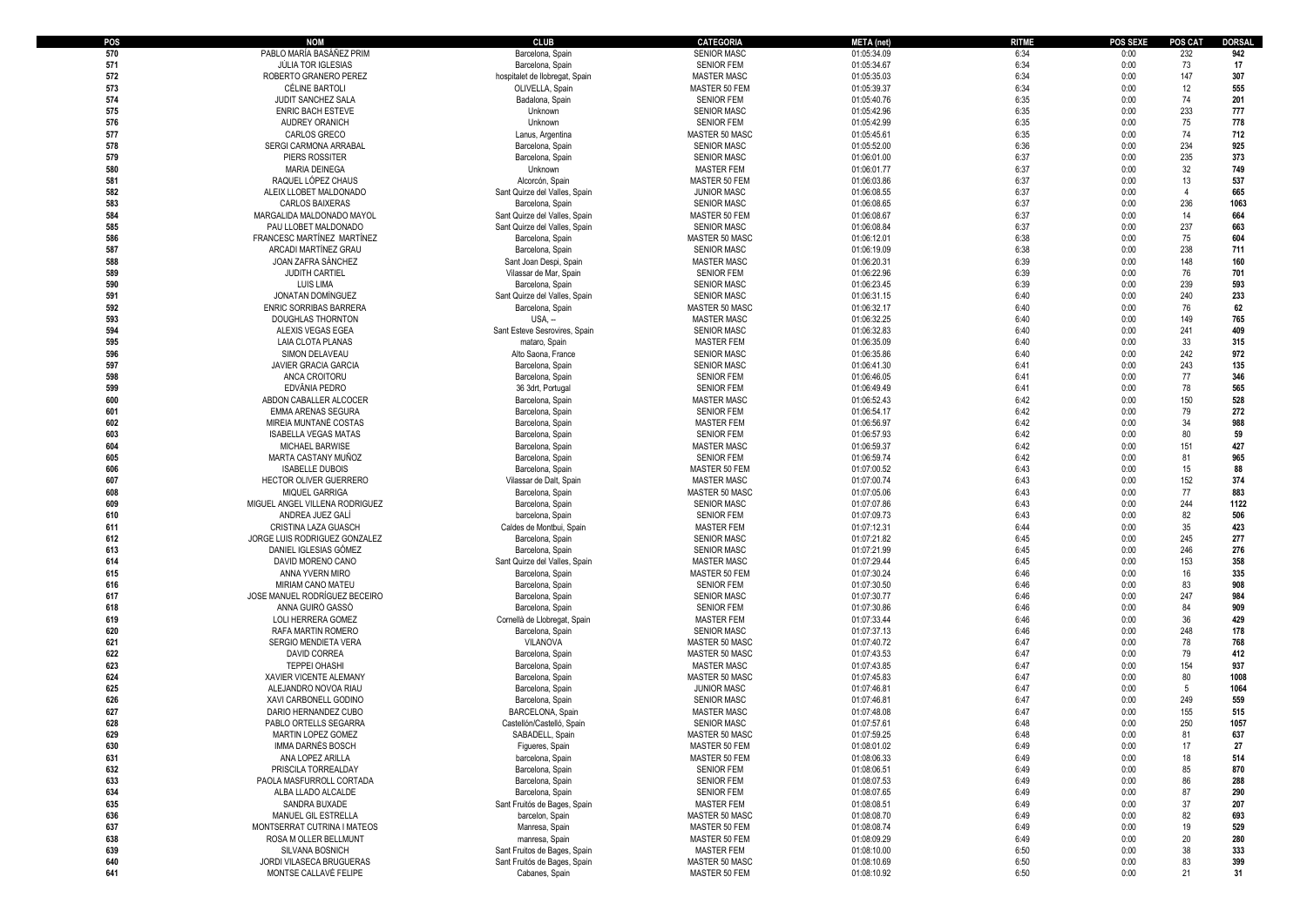| POS        | NOM                                          | <b>CLUB</b>                           | <b>CATEGORIA</b>                        | <b>META</b> (net)          | <b>RITME</b> | <b>POS SEXE</b> | <b>POS CAT</b> | <b>DORSAL</b> |
|------------|----------------------------------------------|---------------------------------------|-----------------------------------------|----------------------------|--------------|-----------------|----------------|---------------|
| 642        | MARIA JOAO RODRIGUES MARQUES ALVES           | Barcelona, Spain                      | MASTER 50 FEM                           | 01:08:11.02                | 6:50         | 0:00            | 22             | 1084          |
| 643        | SUSANNA LÓPEZ SALAZAR                        | Sant Joan de Vilatorrada, Spain       | <b>MASTER FEM</b>                       | 01:08:11.48                | 6:50         | 0:00            | 39             | 217           |
| 644        | <b>XUS TORRA</b>                             | Manresa, Spain                        | <b>MASTER FEM</b>                       | 01:08:11.61                | 6:50         | 0:00            | 40             | 211           |
| 645        | EMILI ALCÁNTARA VILA                         | Barcelona, Spain                      | MASTER 50 MASC                          | 01:08:13.52                | 6:50         | 0:00            | 84             | 434           |
| 646        | DAVID GIMÉNEZ                                | Mataró, Spain                         | <b>SENIOR MASC</b>                      | 01:08:21.62                | 6:51         | 0:00            | 251            | 641           |
| 647        | MERITXELL CUCURELL                           | Mataró, Spain                         | <b>SENIOR FEM</b>                       | 01:08:22.08                | 6:51         | 0:00            | 88             | 642           |
| 648        | <b>VINCENT LAURENT</b>                       | Barcelona, Spain                      | <b>MASTER MASC</b>                      | 01:08:22.65                | 6:51         | 0:00            | 156            | 192           |
| 649        | BERTA LOPEZ MUÑOZ                            | Barcelona, Spain                      | <b>SENIOR FEM</b>                       | 01:08:25.44                | 6:51         | 0:00            | 89             | 360           |
| 650        | ROSINA NOGALES TUDELA                        | Barcelona, Spain                      | MASTER 50 FEM                           | 01:08:26.17                | 6:51         | 0:00            | 23             | 49            |
| 651        | ALINA VOROPCIUC                              | Barcelona, Spain                      | <b>SENIOR FEM</b>                       | 01:08:29.33                | 6:51         | 0:00            | 90             | 1109          |
| 652        | JOSEP ANTONI ADAN SPAIN                      | Santa Coloma de Gramenet, Spain       | <b>SENIOR MASC</b>                      | 01:08:29.96                | 6:51         | 0:00            | 252            | 139           |
| 653        | <b>FERRAN PARDO RIBAS</b>                    | Tarragona, Spair                      | <b>MASTER MASC</b>                      | 01:08:31.51                | 6:52         | 0:00            | 157            | 724           |
| 654        | LOLI VILLALBA GONZALEZ                       | Tarragona, Spain                      | <b>SENIOR FEM</b>                       | 01:08:32.36                | 6:52         | 0:00            | 91             | 725           |
| 655        | <b>BIEITO GOMEZ</b>                          | Barcelona, Spain                      | <b>SENIOR MASC</b>                      | 01:08:46.38                | 6:53         | 0:00            | 253            | 866           |
| 656        | GUILLEM FERNANDEZ COMPTE                     | Barcelona, Spain                      | <b>SENIOR MASC</b>                      | 01:08:46.90                | 6:53         | 0:00            | 254            | 454           |
| 657        | <b>IRENE JOSA</b>                            | Barcelona, Spain                      | <b>SENIOR FEM</b>                       | 01:08:48.29                | 6:53         | 0:00            | 92             | 636           |
| 658        | ANNA ZURRÓN HIDALGO                          | Barcelona, Spain                      | <b>SENIOR FEM</b>                       | 01:08:49.33                | 6:53         | 0:00            | 93             | 911           |
| 659        | CLARA NADAL PELLISE                          | Barcelona, Spain                      | <b>SENIOR FEM</b>                       | 01:08:50.15                | 6:54         | 0:00            | 94             | 1024          |
| 660        | JUAN GONZÁLEZ MARTÍN                         | Barcelona, Spain                      | <b>MASTER MASC</b>                      | 01:08:50.68                | 6:54         | 0:00            | 158            | 990           |
| 661        | ADRIANA QUIROZ RUIZ                          | Zapopan, Mexico                       | <b>SENIOR FEM</b>                       | 01:08:52.60                | 6:54         | 0:00            | 95             | 356           |
| 662        | MAITE GUARDIOLA CERVETO                      | Barcelona, Spain                      | MASTER 50 FEM                           | 01:08:54.18                | 6:54         | 0:00            | 24             | 142           |
| 663        | ERNESTO SOTO DÍAZ                            | Hospitalet de Llobregat, Spain        | <b>MASTER MASC</b>                      | 01:08:55.80                | 6:54         | 0:00            | 159            | 580           |
| 664        | <b>GISELA RUIZ VEGA</b>                      | Barcelona, Spain                      | <b>SENIOR FEM</b>                       | 01:08:59.25                | 6:54         | 0:00            | 96             | 1102          |
| 665        | MARCOS PAJARÓN BERMÚDEZ-CAÑETE               | Barcelona, Spain                      | <b>SENIOR MASC</b>                      | 01:09:01.18                | 6:55         | 0:00            | 255            | 384           |
| 666        | MARC HERNÁNDEZ PEÑA                          | Barcelona, Spain                      | <b>SENIOR MASC</b>                      | 01:09:01.70                | 6:55         | 0:00            | 256            | 568           |
| 667        | DIANA OLIVIA RADU                            | Barcelona, Spain                      | <b>SENIOR FEM</b>                       | 01:09:02.23                | 6:55         | 0:00            | 97             | 964           |
| 668        | ALEX RADU                                    | Barcelona, Spain                      | <b>MASCULI</b>                          | 01:09:03.01                | 6:55         | 0:00            | 506            | 963           |
| 669        | XAVIER GASPAR FERRAN                         | Barcelona, Spain                      | <b>SENIOR MASC</b>                      | 01:09:14.76                | 6:56         | 0:00            | 257            | 411           |
| 670        | MONICA CIRIA PUYUELO                         | Barcelona, Spain                      | MASTER 50 FEM                           | 01:09:21.50                | 6:57         | 0:00            | 25             | 1043          |
| 671        | TONI SÁNCHEZ CORTÉS                          | Castelldefels, Spair                  | MASTER 50 MASC                          | 01:09:25.83                | 6:57         | 0:00            | 85             | 570           |
| 672        | RAMON CADENA LOPEZ                           | Granollers, Spain                     | MASTER 50 MASC                          | 01:09:26.07                | 6:57         | 0:00            | 86             | 741           |
| 673        | JULIA AKIHOSHI DE OLIVEIRA                   | Roquetes, Spain                       | <b>SENIOR FEM</b>                       | 01:09:26.68                | 6:57         | 0:00            | 98             | 705           |
| 674        | <b>JOSE MUNOZ TERUEL</b>                     | Barcelona, Spain                      | MASTER 50 MASC                          | 01:09:28.17                | 6:57         | 0:00            | 87             | 1098          |
| 675        | PAQUI ORDOÑEZ MARTIN                         | Cornella de Llobregat, Spain          | MASTER 50 FEM                           | 01:09:30.24                | 6:58         | 0:00            | 26             | 132           |
| 676        | JAVI NAVARRO GALINDO                         | Cornella de Llobregat, Spain          | MASTER 50 MASC                          | 01:09:30.50                | 6:58         | 0:00            | 88             | 131           |
| 677        | SILVIA FAGES TIANA                           | Barcelona, Spain                      | <b>SENIOR FEM</b>                       | 01:09:31.43                | 6:58         | 0:00            | 99             | 1103          |
| 678        | VICENC MARTIN DE MADRID GALAN                | Mataró, Spain                         | MASTER 50 MASC                          | 01:09:37.11                | 6:58         | 0:00            | 89             | 484           |
| 679        | <b>MICHAEL DREHER</b>                        | Barcelona, Spain                      | <b>SENIOR MASC</b>                      | 01:09:40.78                | 6:59         | 0:00            | 258            | 415           |
| 680        | JOAQUIN TORREJON CARBALLO                    | montornes del valles, Spain           | <b>MASTER MASC</b>                      | 01:09:52.28                | 7:00         | 0:00            | 160            | 319           |
| 681        | SANTI VILLEGAS VILLAREJO                     | Barcelona, Spair                      | MASTER 50 MASC                          | 01:09:56.36                | 7:00         | 0:00            | 90             | 61            |
| 682        | SANTIAGO RADIO                               | Barcelona, Spain                      | <b>SENIOR MASC</b>                      | 01:09:56.53                | 7:00         | 0:00            | 259            | 143           |
| 683        | MAR ESTORNELL QUINTANILLA                    | Barcelona, Spain                      | <b>SENIOR FEM</b>                       | 01:10:04.75                | 7:01         | 0:00            | 100            | 1097          |
| 684        | <b>HELLE BJORNULUND</b>                      | <b>DINAMARCA</b>                      | <b>SENIOR FEM</b>                       | 01:10:05.80                | 7:01         | 0:00            | 101            | 758           |
| 685        | JAVIER ZURITA MARIJUAN                       | Terrassa, Spain                       | MASTER 50 MASC                          | 01:10:09.36                | 7:01         | 0:00            | 91             | 380           |
| 686        | JUAN GALLOSTRA ISERN                         | Valldoreix, Spain                     | MASTER 50 MASC                          | 01:10:09.48                | 7:01         | 0:00            | 92             | 349           |
| 687        | MIQUEL RODRÍGUEZ MANJÓN                      | Barcelona, Spain                      | <b>MASTER MASC</b>                      | 01:10:10.28                | 7:02         | 0:00            | 161            | 152           |
| 688        | MARC GALLEGO BORT                            | Barcelona, Spain                      | <b>MASTER MASC</b>                      | 01:10:10.70                | 7:02         | 0:00            | 162            | 690           |
| 689        | NATALIA OLIVA                                | Barcelona, Spain                      | <b>SENIOR FEM</b>                       | 01:10:12.04                | 7:02         | 0:00            | 102            | 1146          |
| 690        | DANIELA TOSTADO CONTRERAS                    | Barcelona, Spain                      | <b>SENIOR FEM</b>                       | 01:10:16.03                | 7:02         | 0:00            | 103            | 363           |
| 691        | <b>OLIVIER POTABES</b>                       | OLIVELLA, Spain                       | MASTER 50 MASC                          | 01:10:16.39                | 7:02         | 0:00            | 93             | 556           |
| 692        | ANGEL FERRER MOYANO                          | Tarragona, Spair                      | MASTER 50 MASC                          | 01:10:18.32                | 7:02         | 0:00            | 94             | 41            |
| 693        | LUIS ALBERTO ANGELES GARCIA                  | Barcelona, Spain                      | <b>SENIOR MASC</b>                      | 01:10:19.89                | 7:02         | 0:00            | 260            | 1076          |
| 694        | ALEXANDRE MORENO                             | Saant Quirze del Valles, Spain        | <b>SENIOR MASC</b>                      | 01:10:24.94                | 7:03         | 0:00            | 261            | 357           |
| 695        | <b>FABRICE FILLOL</b>                        | Sant Andreu de la Barca, Spain        | <b>MASTER MASC</b>                      | 01:10:27.48                | 7:03         | 0:00            | 163            | 532           |
| 696        | VERÓNICA ALARCÓN MCGRATH                     | Barcelona, Spain                      | <b>SENIOR FEM</b>                       | 01:10:30.78                | 7:04         | 0:00            | 104            | 336           |
| 697        | PAULA FRANK                                  | Barcelona, Spain                      | <b>SENIOR FEM</b>                       | 01:10:31.04                | 7:04         | 0:00            | 105            | 1026          |
| 698        | RAHUL MORWANI MORWANI                        | Barcelona, Spain                      | <b>SENIOR MASC</b>                      | 01:10:33.79                | 7:04         | 0:00            | 262            | 477           |
| 699        | GUILLEM VERGÉS BENGOECHEA                    | Barcelona, Spain                      | <b>MASTER MASC</b>                      | 01:10:34.17                | 7:04         | 0:00            | 164            | 450           |
| 700        | ANA SANCHEZ CLAVERO                          | Barcelona, Spain                      | <b>MASTER FEM</b>                       | 01:10:42.00                | 7:05         | 0:00            | 41             | 195           |
| 701        | XAVIER ALVAREZ GASCON                        | Barcelona, Spain                      | <b>MASTER MASC</b>                      | 01:10:42.28                | 7:05         | 0:00            | 165            | 194           |
| 702        | ANNA XANDRI                                  | St. Hipolit Vga, Spain                | MASTER FEM                              | 01:10:48.48                | 7:05         | 0:00            | 42             | 94            |
| 703        | <b>RENZO LISSA</b>                           | Barcelona, Spain                      | <b>SENIOR MASC</b>                      | 01:10:48.57                | 7:05         | 0:00            | 263            | 498           |
| 704        | CAROLINA ORTIZ<br><b>TANIA ROBLES BASILE</b> | Barcelona, Spain                      | <b>SENIOR FEM</b>                       | 01:10:49.36                | 7:05         | 0:00            | 106            | 888           |
| 705        | JOSEP MARIA FIERREZ BERENGUER                | BARCELONA, Spain                      | <b>MASTER FEM</b>                       | 01:10:49.49                | 7:05         | 0:00            | 43             | 513           |
| 706<br>707 | MARTA GALLOSTRA ACÍN                         | Manresa, Spain                        | <b>MASTER MASC</b><br><b>SENIOR FEM</b> | 01:10:50.03<br>01:10:52.88 | 7:06<br>7:06 | 0:00            | 166<br>107     | 158<br>348    |
| 708        | ALBERT LOPEZ HERRERA                         | Valldoreix, Spain<br>BARCELONA, Spain | MASTER 50 MASC                          | 01:10:54.72                | 7:06         | 0:00<br>0:00    | 95             | 82            |
| 709        | KENYA R VELÁZQUEZ LEJ                        |                                       | <b>SENIOR FEM</b>                       | 01:10:55.32                | 7:06         |                 | 108            | 579           |
| 710        | EDURNE ROVIRA URQUIAGA                       | barcelona, Spain<br>Barcelona, Spain  | MASTER 50 FEM                           | 01:10:56.57                | 7:06         | 0:00<br>0:00    | 27             | 1078          |
| 711        | CARLOS PALOU LANNA                           | Barcelona, Spain                      | MASTER 50 MASC                          | 01:10:56.69                | 7:06         | 0:00            | 96             | 668           |
| 712        | ESTHER MARY MAYORGA FRIAS                    | Hospitalet de Llobregtat, Spain       | <b>MASTER FEM</b>                       | 01:10:58.12                | 7:06         | 0:00            | 44             | 544           |
| 713        | MIREIA FRANCO TOLSAU                         | Barcelona, Spain                      | <b>SENIOR FEM</b>                       | 01:11:00.70                | 7:07         | 0:00            | 109            | 989           |
|            |                                              |                                       |                                         |                            |              |                 |                |               |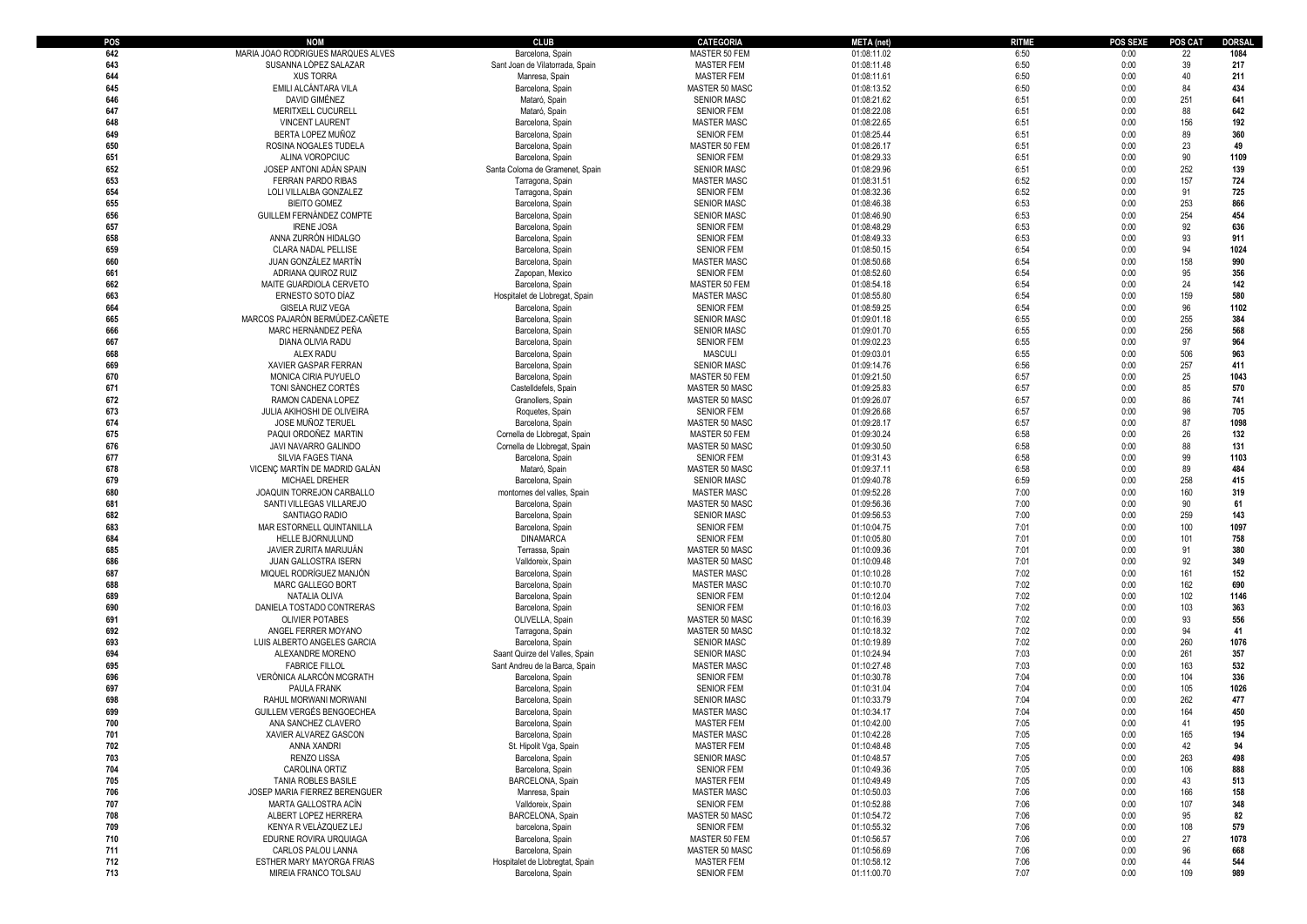| POS | NOM                             | <b>CLUB</b>                                   | <b>CATEGORIA</b>   | <b>META</b> (net) | <b>RITME</b> | POS SEXE | <b>POS CAT</b> | DORSAL |
|-----|---------------------------------|-----------------------------------------------|--------------------|-------------------|--------------|----------|----------------|--------|
| 714 | DANIEL GARCIA LOPEZ             | espluques, Spain                              | <b>SENIOR MASC</b> | 01:11:05.57       | 7:07         | 0:00     | 264            | 172    |
| 715 | ANTONIO ÁLVAREZ CUELLAR         | Badalona, Spain                               | <b>MASTER MASC</b> | 01:11:05.85       | 7:07         | 0:00     | 167            | 746    |
| 716 | RAUL VILLARREAL ALVAREZ         | Sant Feliu de Ilobregat, Spain                | <b>MASTER MASC</b> | 01:11:09.83       | 7:07         | 0:00     | 168            | 420    |
| 717 | JORDI LLORACH IBAÑEZ            | Barcelona, Spain                              | MASTER 50 MASC     | 01:11:13.19       | 7:08         | 0:00     | 97             | 591    |
| 718 | MARTA REDÓN BASTARD             | Barcelona, Spain                              | <b>SENIOR FEM</b>  | 01:11:14.78       | 7:08         | 0:00     | 110            | 1003   |
| 719 | CARLOS SUAY GUERRERO            | Barcelona, Spain                              | <b>SENIOR MASC</b> | 01:11:15.49       | 7:08         | 0:00     | 265            | 981    |
| 720 | ESTHER GONZALEZ FERRET          | Barcelona, Spain                              | <b>MASTER FEM</b>  | 01:11:20.92       | 7:09         | 0:00     | 45             | 339    |
| 721 | ALBERTO BUTRÓN GIL              | Premià de Mar. Spain                          | <b>SENIOR MASC</b> | 01:11:27.04       | 7:09         | 0:00     | 266            | 620    |
| 722 | <b>GULIN TOPAC</b>              | Barcelona, Spain                              | <b>MASTER FEM</b>  | 01:11:27.14       | 7:09         | 0:00     | 46             | 77     |
| 723 | ORLANDO CHICO GRABTREE          | Barcelona, Spain                              | <b>MASTER MASC</b> | 01:11:28.44       | 7:09         | 0:00     | 169            | 1041   |
| 724 | RAUL MARTINEZ BALTANAS          | BADALONA, Spain                               | <b>SENIOR MASC</b> | 01:11:29.19       | 7:09         | 0:00     | 267            | 603    |
| 725 | MON GIMENO BARRANCO             | Bcn, Spain                                    | MASTER 50 FEM      | 01:11:32.12       | 7:10         | 0:00     | 28             | 156    |
| 726 | MIGUEL PÉREZ LEÑERO             | Bcn, Spain                                    | MASTER 50 MASC     | 01:11:32.31       | 7:10         | 0:00     | 98             | 155    |
| 727 | HÉCTOR LOVERDOS ESEVERRI        | Sant Just Desvern, Spain                      | <b>MASTER MASC</b> | 01:11:35.49       | 7:10         | 0:00     | 170            | 393    |
| 728 | ANDRES REAZA ESTRADA            | Zapopan, Mexico                               | <b>MASTER MASC</b> | 01:11:37.50       | 7:10         | 0:00     | 171            | 361    |
| 729 | DAVID PANISELLO YAGUE           | Barcelona, Spain                              | <b>SENIOR MASC</b> | 01:11:40.64       | 7:11         | 0:00     | 268            | 1095   |
| 730 | VICTOR PANISELLO YAGUE          | Barcelona, Spain                              | <b>SENIOR MASC</b> | 01:11:40.93       | 7:11         | 0:00     | 269            | 1088   |
| 731 | CATERINA BAMBA MEGINO           | Barcelona, Spain                              | MASTER 50 FEM      | 01:11:42.84       | 7:11         | 0:00     | 29             | 906    |
| 732 | ARIADNA CORTIELLA ROIGÉ         | Barcelona, Spain                              | <b>SENIOR FEM</b>  | 01:11:45.14       | 7:11         | 0:00     | 111            | 476    |
| 733 | ANA GAZO FLORIDO                | Barcelona, Spain                              | <b>SENIOR FEM</b>  | 01:11:45.20       | 7:11         | 0:00     | 112            | 451    |
| 734 | OSCAR MUÑOZ LABLANCA            | Cornella de llobregat, Spain                  | <b>MASTER MASC</b> | 01:11:45.71       | 7:11         | 0:00     | 172            | 578    |
| 735 | JORDI MARTÍN ALEMANY            | Sant Cugat del Vallés, Spain                  | <b>MASTER MASC</b> | 01:11:48.95       | 7:11         | 0:00     | 173            | 125    |
| 736 | MACARENA PARRA LLAVE            | TONA, Spain                                   | <b>MASTER FEM</b>  | 01:11:53.86       | 7:12         | 0:00     | 47             | 607    |
| 737 | CARLES GALLARDO AUMATELL        | Tona, Spain                                   | <b>MASTER MASC</b> | 01:11:53.89       | 7:12         | 0:00     | 174            | 609    |
| 738 | <b>MATIAS SAAVEDRA</b>          | Barcelona, Spain                              | <b>SENIOR MASC</b> | 01:11:55.03       | 7:12         | 0:00     | 270            | 1072   |
| 739 | LIESBETH VAN DER VEEN           | Barcelona, Spain                              | <b>SENIOR FEM</b>  | 01:11:55.05       | 7:12         | 0:00     | 113            | 1074   |
| 740 | PAUL MARTIN                     | Barcelona, Spain                              | <b>SENIOR MASC</b> | 01:12:00.93       | 7:13         | 0:00     | 271            | 1105   |
| 741 | <b>SERGI CAMARASA MELIS</b>     | sant boi de llobrega                          | <b>MASTER MASC</b> | 01:12:01.78       | 7:13         | 0:00     | 175            | 756    |
| 742 | <b>GLADYS FELTES</b>            | Barcelona, Spain                              | <b>MASTER FEM</b>  | 01:12:03.08       | 7:13         | 0:00     | 48             | 284    |
| 743 | NADIA SAOUDI GONZALEZ           | Barcelona, Spain                              | <b>SENIOR FEM</b>  | 01:12:08.39       | 7:13         | 0:00     | 114            | 1106   |
| 744 | SOFÍA TOSCANO                   | Barcelona, Spain                              | <b>SENIOR FEM</b>  | 01:12:10.40       | 7:14         | 0:00     | 115            | 915    |
| 745 | CHIARA CORPETTI                 | Rieti, Italy                                  | <b>SENIOR FEM</b>  | 01:12:17.25       | 7:14         | 0:00     | 116            | 496    |
| 746 | CELESTE CARBALLO                | Barcelona, Spain                              | <b>MASTER FEM</b>  | 01:12:18.08       | 7:14         | 0:00     | 49             | 20     |
| 747 | CLAUDIA FONT VENTURA            | Barcelona, Spain                              | <b>SENIOR FEM</b>  | 01:12:24.03       | 7:15         | 0:00     | 117            | 1087   |
| 748 | <b>NEIL LONG</b>                | Esc B, 1.2, Spair                             | <b>MASTER MASC</b> | 01:12:24.50       | 7:15         | 0:00     | 176            | 624    |
| 749 | BEATRIZ CASTILLO OCAÑA          | Barcelona, Spain                              | <b>SENIOR FEM</b>  | 01:12:27.07       | 7:15         | 0:00     | 118            | 734    |
| 750 | JOAN GONZÁLEZ GONZÁLEZ          | Barcelona, Spain                              | <b>SENIOR MASC</b> | 01:12:27.40       | 7:15         | 0:00     | 272            | 733    |
| 751 | SILVIA CANO MAYOR               | Barcelona, Spain                              | MASTER FEM         | 01:12:28.01       | 7:15         | 0:00     | 50             | 587    |
| 752 | BLANCA BERASTEGUI BATALLA       | Barcelona, Spain                              | MASTER 50 FEM      | 01:12:28.73       | 7:15         | 0:00     | 30             | 1042   |
| 753 | <b>MAITE MORENO</b>             | Barcelona, Spain                              | MASTER 50 FEM      | 01:12:31.56       | 7:16         | 0:00     | 31             | 1066   |
| 754 | ALEIX BRAGULAT ALONSO           | Barcelona, Spain                              | <b>SENIOR MASC</b> | 01:12:47.27       | 7:17         | 0:00     | 273            | 969    |
| 755 | ALBERT GISBERT FALGUERAS        | Barcelona, Spain                              | <b>SENIOR MASC</b> | 01:12:49.52       | 7:17         | 0:00     | 274            | 1061   |
| 756 | ANTONIO MOLINA MOLINA           | Barcelona, Spain                              | <b>MASTER MASC</b> | 01:12:53.58       | 7:18         | 0:00     | 177            | 980    |
| 757 | OLGA GONZÁLEZ QUIJADA           | Barcelona, Spain                              | <b>MASTER FEM</b>  | 01:13:06.16       | 7:19         | 0:00     | 51             | 95     |
| 758 | ANA RAMIREZ RODRIGUEZ           | Hospitalet de Llobregat, Spain                | <b>SENIOR FEM</b>  | 01:13:13.30       | 7:20         | 0:00     | 119            | 318    |
| 759 | <b>BRUCE AEBI</b>               | Barcelona, Spain                              | <b>MASTER MASC</b> | 01:13:18.52       | 7:20         | 0:00     | 178            | 67     |
| 760 | <b>MARTIN MELO</b>              | Barcelona, Spain                              | <b>SENIOR MASC</b> | 01:13:30.03       | 7:22         | 0:00     | 275            | 916    |
| 761 | JOSE OROZCO RUIZ                | BARCELONA, Spain                              | <b>MASTER MASC</b> | 01:13:40.76       | 7:23         | 0:00     | 179            | 688    |
| 762 | MARIA TALLADA CARDONA           | Barcelona, Spain                              | <b>SENIOR FEM</b>  | 01:13:43.36       | 7:23         | 0:00     | 120            | 976    |
| 763 | MARÍA SOL CIFUENTES CORRAL      | Barcelona, Spain                              | <b>SENIOR FEM</b>  | 01:13:44.01       | 7:23         | 0:00     | 121            | 258    |
| 764 | MARC DE MIR FERRER              | Barcelona, Spain                              | <b>SENIOR MASC</b> | 01:13:46.57       | 7:23         | 0:00     | 276            | 293    |
| 765 | ANA MARTINEZ LAORDEN            | Barcelona, Spain                              | <b>SENIOR FEM</b>  | 01:13:46.93       | 7:23         | 0:00     | 122            | 292    |
| 766 | ALBA MANERO BELLMUNT            | Reus, Spain                                   | <b>SENIOR FEM</b>  | 01:13:50.85       | 7:24         | 0:00     | 123            | 331    |
| 767 | FERNANDO CLAU-TERRÉ             | Barcelona, Spain                              | <b>MASTER MASC</b> | 01:13:51.98       | 7:24         | 0:00     | 180            | 456    |
| 768 | ANDRÉS CRUZ GUTIÉRREZ           | Sant Quirze del Vallès, Spain                 | <b>MASTER MASC</b> | 01:13:55.91       | 7:24         | 0:00     | 181            | 716    |
| 769 | <b>JOSE A GOMEZ</b>             | Sant Cugat del vallès, Spain                  | <b>MASTER MASC</b> | 01:13:56.20       | 7:24         | 0:00     | 182            | 731    |
| 770 | CLAUDIA SANTOMA MARTI           | Barcelona, Spair                              | <b>SENIOR FEM</b>  | 01:14:00.23       | 7:25         | 0:00     | 124            | 397    |
| 771 | <b>CARLES MOUISSON MIRALLES</b> | barcelona, Spain                              | <b>SENIOR MASC</b> | 01:14:14.63       | 7:26         | 0:00     | 277            | 643    |
| 772 | CARMEN AGUILAR ALES             | La Roca del Valles, Spain                     | MASTER 50 FEM      | 01:14:25.70       | 7:27         | 0:00     | 32             | 651    |
| 773 | MANUEL MOYA MONTERDE            |                                               | <b>SENIOR MASC</b> | 01:14:26.13       | 7:27         | 0:00     | 278            | 1108   |
| 774 | RAFAEL HERVAS COLMENERO         | Barcelona, Spain<br>La Roca del Valles, Spain | MASTER 50 MASC     | 01:14:30.07       | 7:28         | 0:00     | 99             | 652    |
| 775 | JANINA GASTELO HUAMÁN           | Viladecans, Spain                             | <b>MASTER FEM</b>  | 01:14:40.15       | 7:29         | 0:00     | 52             | 347    |
| 776 | FLORENCIO GARCÍA DELGADO        | Barcelona, Spain                              | <b>MASTER MASC</b> | 01:14:40.37       | 7:29         | 0:00     | 183            | 945    |
| 777 | VERÓNICA CHISMOL VAQUER         | Barcelona, Spain                              | <b>MASTER FEM</b>  | 01:14:41.32       | 7:29         | 0:00     | 53             | 944    |
| 778 | TONY RICO PEDROLA               | BARCELONA, Spain                              | MASTER 50 MASC     | 01:14:43.15       | 7:29         | 0:00     | 100            | 193    |
| 779 | ANTONI CORNELLANA GRAU          | Barcelona, Spain                              | <b>MASTER MASC</b> | 01:14:43.83       | 7:29         | 0:00     | 184            | 553    |
| 780 | DUNIA NAHIR PFUÑO USCACHI       | Barcelona, Spain                              | <b>SENIOR FEM</b>  | 01:14:46.15       | 7:29         | 0:00     | 125            | 1086   |
| 781 | MONTSE PÉREZ ÁLVAREZ            | Barcelona, Spain                              | <b>MASTER FEM</b>  | 01:14:47.18       | 7:29         | 0:00     | 54             | 383    |
| 782 | SUSANA MARSOL CUESTA            | Barcelona, Spain                              | <b>MASTER FEM</b>  | 01:14:47.88       | 7:29         | 0:00     | 55             | 382    |
| 783 | QUICO CONCELLÓN                 | Sant Just Desvern, Spain                      | MASTER 50 MASC     | 01:14:48.55       | 7:29         | 0:00     | 101            | 689    |
| 784 | LAIA FRAMIS AMATLLÉ             | santa maria palautordera, Spain               | <b>SENIOR FEM</b>  | 01:14:54.36       | 7:30         | 0:00     | 126            | 745    |
| 785 | AMBRÒS CASALS SÁNCHEZ           | Sant Esteve de Palautordera, Spain            | <b>SENIOR MASC</b> | 01:14:54.95       | 7:30         | 0:00     | 279            | 585    |
|     |                                 |                                               |                    |                   |              |          |                |        |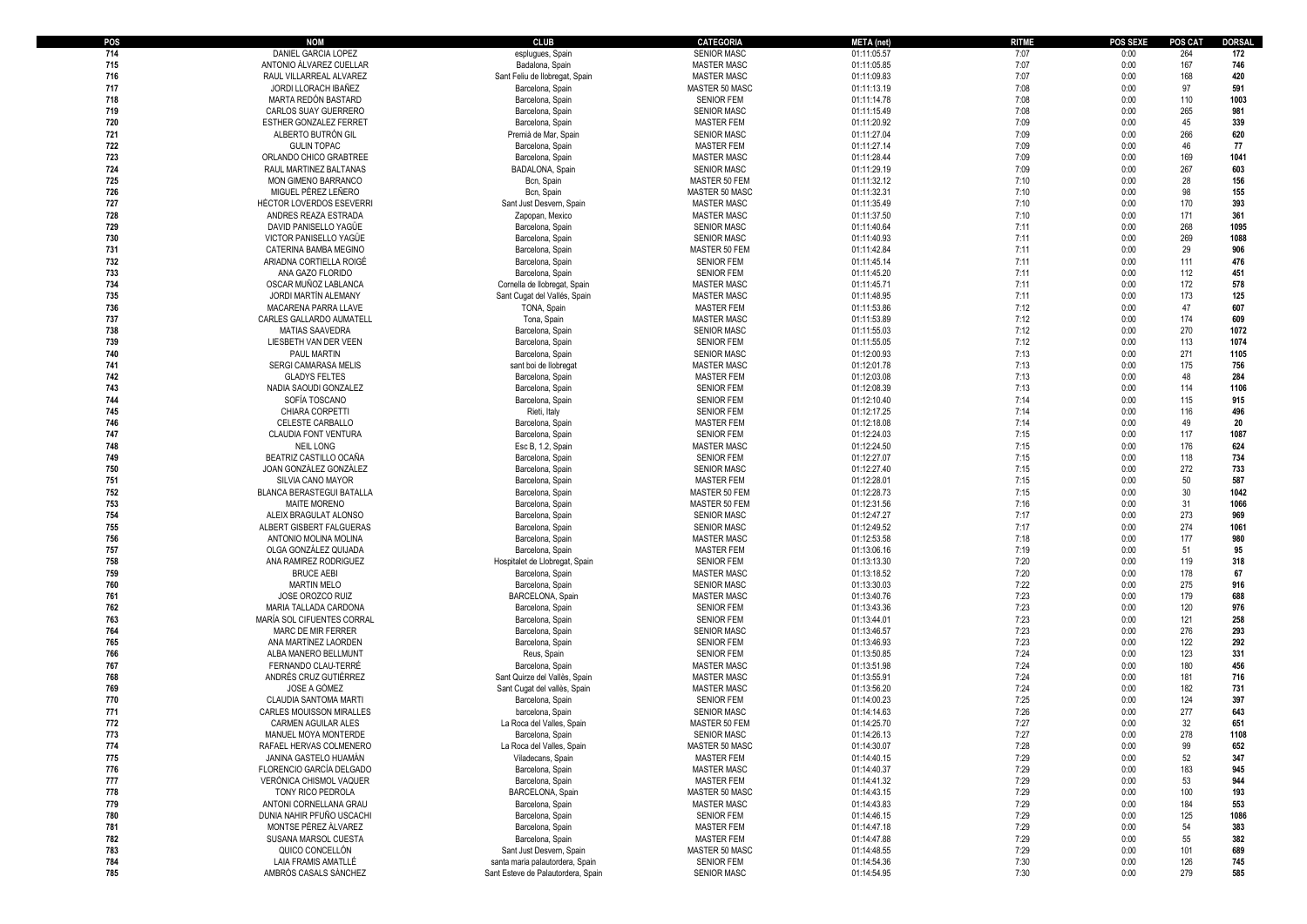| POS | <b>NOM</b>                                             | <b>CLUB</b>                      | <b>CATEGORIA</b>                   | <b>META</b> (net) | <b>RITME</b> | POS SEXE     | <b>POS CAT</b> | DORSAL |
|-----|--------------------------------------------------------|----------------------------------|------------------------------------|-------------------|--------------|--------------|----------------|--------|
| 786 | <b>EMMA FERRER ALTISENT</b>                            | salou, Spain                     | <b>MASTER FEM</b>                  | 01:14:55.37       | 7:30         | 0:00         | 56             | 366    |
| 787 | ROSA ROMEU MIRABETE                                    | Barcelona, Spair                 | MASTER 50 FEM                      | 01:14:55.54       | 7:30         | 0:00         | 33             | 692    |
| 788 | <b>JORDI CARO CASTILLO</b>                             | barcelona, Spain                 | <b>SENIOR MASC</b>                 | 01:14:55.89       | 7:30         | 0:00         | 280            | 365    |
| 789 | <b>TEJAS LIMBASIYA</b>                                 | Barcelona, Spain                 | <b>SENIOR MASC</b>                 | 01:14:57.56       | 7:30         | 0:00         | 281            | 1031   |
| 790 | NINA OLSSON                                            | Barcelona, Spain                 | <b>MASTER FEM</b>                  | 01:14:57.70       | 7:30         | 0:00         | 57             | 879    |
| 791 | NADINE LOPEZ                                           | Cornellà de llobregat, Spain     | <b>SENIOR FEM</b>                  | 01:15:16.34       | 7:32         | 0:00         | 127            | 517    |
| 792 | SUSAGNA LUCAS MALÉ                                     | BAECELONA, Spain                 | <b>SENIOR FEM</b>                  | 01:15:17.47       | 7:32         | 0:00         | 128            | 391    |
| 793 | MARINA ABAD VIRGILI                                    | Tarragona, Spain                 | <b>SENIOR FEM</b>                  | 01:15:19.08       | 7:32         | 0:00         | 129            | 983    |
| 794 | MARÍA GABRIELA SÁNCHEZ GUILLÉN                         | Barcelona, Spain                 | <b>SENIOR FEM</b>                  | 01:15:19.95       | 7:32         | 0:00         | 130            | 518    |
| 795 | JOAQUIN MARTÍN GARCIA                                  | Barcelona, Spain                 | <b>SENIOR MASC</b>                 | 01:15:24.86       | 7:33         | 0:00         | 282            | 852    |
| 796 | ANABELLA SPINELLI                                      | Barcelona, Spain                 | <b>SENIOR FEM</b>                  | 01:15:27.80       | 7:33         | 0:00         | 131            | 259    |
| 797 | SÍLVIA MUR BLANCH                                      | Barcelona, Spain                 | <b>SENIOR FEM</b>                  | 01:15:27.97       | 7:33         | 0:00         | 132            | 39     |
| 798 | JOSE VENTOSA ÁLVAREZ                                   | Barcelona, Spain                 | <b>SENIOR MASC</b>                 | 01:15:30.98       | 7:34         | 0:00         | 283            | 264    |
| 799 | MELISSA TATIANA GONZÁLEZ ÁLVAREZ                       | Barcelona, Spain                 | <b>SENIOR FEM</b>                  | 01:15:38.47       | 7:34         | 0:00         | 133            | 956    |
| 800 | LILI ESMERALDA CORDOVA TRUJILLANO                      | girona, Spain                    | <b>SENIOR FEM</b>                  | 01:15:40.83       | 7:35         | 0:00         | 134            | 535    |
| 801 | ANTON GUASCH CAPSADA                                   | Barcelona, Spain                 | <b>MASTER MASC</b>                 | 01:15:41.21       | 7:35         | 0:00         | 185            | 718    |
| 802 | ESTEVE BONET VERDU                                     | Barcelona, Spain                 | <b>MASTER MASC</b>                 | 01:15:41.66       | 7:35         | 0:00         | 186            | 1062   |
| 803 | <b>MARIA EUGENIA PIENOVI</b>                           | barcelona, Spain                 | <b>SENIOR FEM</b>                  | 01:15:44.95       | 7:35         | 0:00         | 135            | 390    |
| 804 | <b>BRENDA CECILIA KLAUSER</b>                          | Barcelona, Spair                 | <b>SENIOR FEM</b>                  | 01:15:54.45       | 7:36         | 0:00         | 136            | 414    |
| 805 | AINA GUERRERO RIERA                                    | Barcelona, Spain                 | <b>SENIOR FEM</b>                  | 01:15:57.17       | 7:36         | 0:00         | 137            | 721    |
| 806 | ANTONIO RODRIGUEZ MARQUEZ                              | Barcelona, Spain                 | <b>SENIOR MASC</b>                 | 01:16:09.02       | 7:37         | 0:00         | 284            | 961    |
| 807 | FRANCISCO JAVIER YAMUZA PALMA                          | Barcelona, Spain                 | <b>SENIOR MASC</b>                 | 01:16:09.03       | 7:37         | 0:00         | 285            | 626    |
| 808 | NURIA GARCÍA CABALGANTE                                | Barcelona, Spair                 | <b>SENIOR FEM</b>                  | 01:16:09.52       | 7:37         | 0:00         | 138            | 960    |
| 809 | ALEX RODRIGO LOPEZ                                     | Martorell, Spain                 | <b>MASTER MASC</b>                 | 01:16:13.58       | 7:38         | 0:00         | 187            | 672    |
| 810 | MAIALEN AZPIRITXAGA                                    | Barcelona, Spain                 | <b>SENIOR FEM</b>                  | 01:16:14.34       | 7:38         | 0:00         | 139            | 488    |
| 811 | SILVIA MARAÑA JIMENEZ                                  | Viladecans, Spain                | <b>SENIOR FEM</b>                  | 01:16:16.31       | 7:38         | 0:00         | 140            | 430    |
| 812 |                                                        | BARCELONA, Spair                 |                                    |                   | 7:38         |              | 34             | 87     |
| 813 | <b>LISA MCCONNELL</b><br><b>GABRIELA SOFIA SEGOVIA</b> |                                  | MASTER 50 FEM<br><b>MASTER FEM</b> | 01:16:19.30       | 7:39         | 0:00<br>0:00 | 58             | 1119   |
|     |                                                        | Barcelona, Spain                 |                                    | 01:16:21.15       |              |              |                |        |
| 814 | ANTONI RADIGALES JORNET                                | BARCELONA, Spair                 | MASTER 50 MASC                     | 01:16:27.95       | 7:39         | 0:00         | 102            | 740    |
| 815 | GUSTAVO RODRIGUEZ RODRIGUEZ                            | Ripollet, Spain                  | MASTER 50 MASC                     | 01:16:29.56       | 7:39         | 0:00         | 103            | 197    |
| 816 | SANTI VILLAR PALLAS                                    | Barcelona, Spair                 | <b>MASTER MASC</b>                 | 01:16:30.91       | 7:40         | 0:00         | 188            | 884    |
| 817 | ROSA RAFART DEGRACIA                                   | Barcelona, Spain                 | <b>SENIOR FEM</b>                  | 01:16:33.19       | 7:40         | 0:00         | 141            | 350    |
| 818 | DAVID BULLIDO RAYO                                     | Barcelona, Spain                 | MASTER 50 MASC                     | 01:16:33.45       | 7:40         | 0:00         | 104            | 1092   |
| 819 | AITOR ALONSO GUTIÉRREZ                                 | barcelona, Spain                 | <b>MASTER MASC</b>                 | 01:16:46.37       | 7:41         | 0:00         | 189            | 14     |
| 820 | <b>CECI MONTILLA</b>                                   | Barcelona, Spain                 | <b>SENIOR FEM</b>                  | 01:16:47.52       | 7:41         | 0:00         | 142            | 941    |
| 821 | <b>IGA WISNIEWSKA</b>                                  | barcelona, Spain                 | <b>SENIOR FEM</b>                  | 01:16:48.03       | 7:41         | 0:00         | 143            | 15     |
| 822 | EUGÈNIA GARIJO SOLER                                   | Les Franqueses del Vallès, Spain | MASTER 50 FEM                      | 01:17:09.79       | 7:43         | 0:00         | 35             | 386    |
| 823 | KATHARINA METZ                                         | Barcelona, Spain                 | <b>SENIOR FEM</b>                  | 01:17:14.65       | 7:44         | 0:00         | 144            | 1044   |
| 824 | <b>VIRGINIA VITOVEC</b>                                | Barcelona, Spain                 | <b>SENIOR FEM</b>                  | 01:17:26.43       | 7:45         | 0:00         | 145            | 1128   |
| 825 | ÁSA NILSSON                                            | Barcelona, Spain                 | <b>SENIOR FEM</b>                  | 01:17:27.03       | 7:45         | 0:00         | 146            | 572    |
| 826 | STEFANI ALARCON RAMIREZ                                | Barcelona, Spain                 | <b>SENIOR FEM</b>                  | 01:17:36.42       | 7:46         | 0:00         | 147            | 469    |
| 827 | MONTSE OTERO SANTIAGO                                  | Viladecans, Spain                | <b>SENIOR FEM</b>                  | 01:17:43.02       | 7:47         | 0:00         | 148            | 367    |
| 828 | XIMMY CAMES BAÑA                                       | Castelldefels, Spair             | <b>SENIOR FEM</b>                  | 01:17:46.03       | 7:47         | 0:00         | 149            | 378    |
| 829 | MÉLANIE FÉLINE                                         | Barcelona, Spain                 | <b>MASTER FEM</b>                  | 01:17:56.20       | 7:48         | 0:00         | 59             | 1036   |
| 830 | <b>BLANCA PUIG FARRAS</b>                              | Barcelona, Spain                 | <b>SENIOR FEM</b>                  | 01:17:58.27       | 7:48         | 0:00         | 150            | 1037   |
| 831 | <b>IRENE PAMPLONA SERRANO</b>                          | Castelldefels, Spain             | <b>MASTER FEM</b>                  | 01:18:02.68       | 7:49         | 0:00         | 60             | 455    |
| 832 | LAIA PADILLA                                           | Barcelona, Spain                 | <b>SENIOR FEM</b>                  | 01:18:06.78       | 7:49         | 0:00         | 151            | 1047   |
| 833 | JOSE ANTONIO PADILLA                                   | Barcelona, Spain                 | MASTER 50 MASC                     | 01:18:07.28       | 7:49         | 0:00         | 105            | 1046   |
| 834 | MONICA BOSCH SALTIVERI                                 | EL PALAU D'ANGLESOLA, Spain      | MASTER 50 FEM                      | 01:18:21.89       | 7:51         | 0:00         | 36             | 657    |
| 835 | LAURA MARTIN OLIVEROS                                  | Vilanova del valles, Spain       | <b>SENIOR FEM</b>                  | 01:18:21.91       | 7:51         | 0:00         | 152            | 533    |
| 836 | <b>IOSUNE BARAIBAR ARGOTA</b>                          | Rubí, Spain                      | <b>SENIOR FEM</b>                  | 01:18:25.28       | 7:51         | 0:00         | 153            | 747    |
| 837 | <b>LIDIA CLOTET</b>                                    | Barcelona, Spain                 | <b>MASTER FEM</b>                  | 01:18:27.19       | 7:51         | 0:00         | 61             | 863    |
| 838 | MICHELLE CABRAL SOCIAS                                 | Barcelona, Spain                 | <b>SENIOR FEM</b>                  | 01:18:54.48       | 7:54         | 0:00         | 154            | 930    |
| 839 | MARÍA CARMEN VILAMAJÓ TUTUSAUS                         | Segur de Calafell, Spain         | MASTER 50 FEM                      | 01:19:12.43       | 7:56         | 0:00         | 37             | 203    |
| 840 | <b>OLGA PAKINA</b>                                     | Barcelona, Spain                 | <b>MASTER FEM</b>                  | 01:19:19.25       | 7:56         | 0:00         | 62             | 431    |
| 841 | <b>JOVANA BATINIC</b>                                  | Barcelona, Spair                 | <b>SENIOR FEM</b>                  | 01:19:24.39       | 7:57         | 0:00         | 155            | 1034   |
| 842 | VANESA HERNÁNDEZ GONZÁLEZ                              | Getafe, Spain                    | <b>SENIOR FEM</b>                  | 01:19:36.31       | 7:58         | 0:00         | 156            | 63     |
| 843 | <b>MARLON M NOVOA</b>                                  | Barcelona, Spair                 | <b>MASTER MASC</b>                 | 01:19:38.36       | 7:58         | 0:00         | 190            | 1029   |
| 844 | DANIEL PUIG HIDALGO                                    | Montcada i Reixac, Spain         | <b>SENIOR MASC</b>                 | 01:19:41.61       | 7:59         | 0:00         | 286            | 744    |
| 845 | <b>GENÍS BLANQUER BARCONS</b>                          | Moja (Olèrdola), Spain           | <b>MASTER MASC</b>                 | 01:19:47.57       | 7:59         | 0:00         | 191            | 150    |
| 846 | NELSON GUMBAU PIO                                      | ALELLA, Spain                    | <b>MASTER MASC</b>                 | 01:19:47.82       | 7:59         | 0:00         | 192            | 174    |
| 847 | SUSAGNA ARXE RIBERA                                    | ALELLA, Spain                    | <b>MASTER FEM</b>                  | 01:19:48.30       | 7:59         | 0:00         | 63             | 173    |
| 848 | VANESSA GOMEZ BRAÑAS                                   | Barcelona, Spain                 | <b>MASTER FEM</b>                  | 01:19:48.91       | 7:59         | 0:00         | 64             | 246    |
| 849 | DAVID BOSQUE MORENO                                    | Barcelona, Spain                 | <b>MASTER MASC</b>                 | 01:19:49.18       | 7:59         | 0:00         | 193            | 245    |
| 850 | MONTSITA RASTROJO MARTÍN                               | Premià de Mar, Spain             | MASTER 50 FEM                      | 01:19:57.72       | 8:00         | 0:00         | 38             | 305    |
| 851 | AURA CASTRO CASTELLAR                                  | Barcelona, Spain                 | <b>SENIOR FEM</b>                  | 01:19:58.39       | 8:00         | 0:00         | 157            | 40     |
| 852 | CARMEN DE LAS NIEVES GORRINDO DOMÍNGUEZ                | Llinars del Vallès, Spain        | MASTER 50 FEM                      | 01:20:15.80       | 8:02         | 0:00         | 39             | 115    |
| 853 | <b>JAVIER BRAGAZZI</b>                                 | Barcelona, Spain                 | <b>SENIOR MASC</b>                 | 01:20:18.86       | 8:02         | 0:00         | 287            | 502    |
| 854 | NATALIA GORSHKOVA                                      | Madrid, Spain                    | <b>SENIOR FEM</b>                  | 01:20:18.93       | 8:02         | 0:00         | 158            | 177    |
| 855 | ESTEFANIA HERRERA SEGOVIA                              | Barcelona, Spain                 | <b>SENIOR FEM</b>                  | 01:20:30.98       | 8:04         | 0:00         | 159            | 1033   |
| 856 | AITANA TIRADO CANO                                     | Barcelona, Spain                 | <b>MASTER FEM</b>                  | 01:20:37.80       | 8:04         | 0:00         | 65             | 891    |
| 857 | RAQUEL MARTÍNEZ RAMÍREZ                                | La Palma de Cervelló, Spain      | <b>SENIOR FEM</b>                  | 01:20:46.26       | 8:05         | 0:00         | 160            | 209    |
|     |                                                        |                                  |                                    |                   |              |              |                |        |